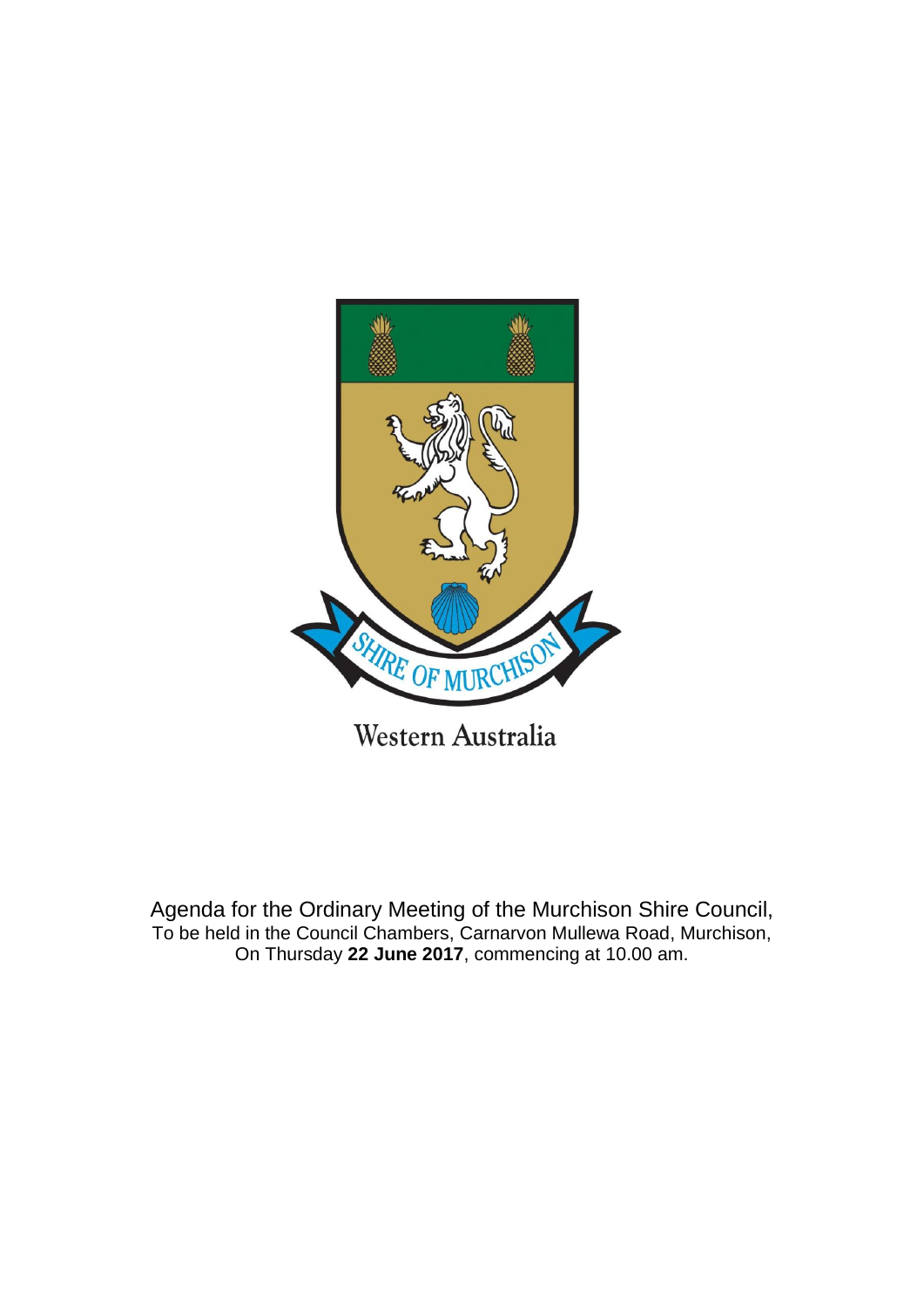| $\mathbf{1}$ . |              | DECLARATION OF OPENING/ANNOUNCEMENT OF VISITORS 3                   |  |
|----------------|--------------|---------------------------------------------------------------------|--|
| 2.             |              | RECORD OF ATTENDANCE/APOLOGIES/LEAVE OF ABSENCE 3                   |  |
| 3.             |              | RESPONSE TO PREVIOUS PUBLIC QUESTIONS TAKEN ON NOTICE 3             |  |
| 4.             |              |                                                                     |  |
|                | 4.1          |                                                                     |  |
| 5.             |              |                                                                     |  |
| 6.             |              |                                                                     |  |
| 7.             |              | NOTICE OF ITEMS TO BE DISCUSSED BEHIND CLOSED DOORS3                |  |
| 8.             |              |                                                                     |  |
|                | 8.1          |                                                                     |  |
|                | 8.2          |                                                                     |  |
|                | 8.3          |                                                                     |  |
| 9.             |              | ANNOUNCEMENTS BY PRESIDING PERSON WITHOUT DISCUSSION4               |  |
| 10.            |              | PETITIONS/DEPUTATIONS/PRESENTATIONS/SUBMISSIONS 4                   |  |
| 11.            |              |                                                                     |  |
| 12.            |              |                                                                     |  |
| 13.            |              |                                                                     |  |
|                | 13.1         |                                                                     |  |
|                | 13.2         |                                                                     |  |
| 14.            | 14.1         |                                                                     |  |
|                | 14.2         |                                                                     |  |
| 15.            |              |                                                                     |  |
| 16.            |              |                                                                     |  |
|                | 16.1         |                                                                     |  |
|                | 16.2         |                                                                     |  |
|                | 16.3         | Amend Elected Member Remuneration for 2016-2017 12                  |  |
|                | 16.4         |                                                                     |  |
| 17.            |              |                                                                     |  |
| 18.            |              |                                                                     |  |
|                | 18.1         |                                                                     |  |
|                | 18.2<br>18.3 |                                                                     |  |
|                | 18.4         |                                                                     |  |
|                | 18.5         | Shearers & Pastoral Workers Social Club - Video "The Truck Days" 21 |  |
| 19.            |              |                                                                     |  |
| 20.            |              |                                                                     |  |
| 21.            |              |                                                                     |  |
|                |              |                                                                     |  |
| 22.            | 22.1         |                                                                     |  |
|                | 22.2         |                                                                     |  |
| 23.            |              |                                                                     |  |
|                |              |                                                                     |  |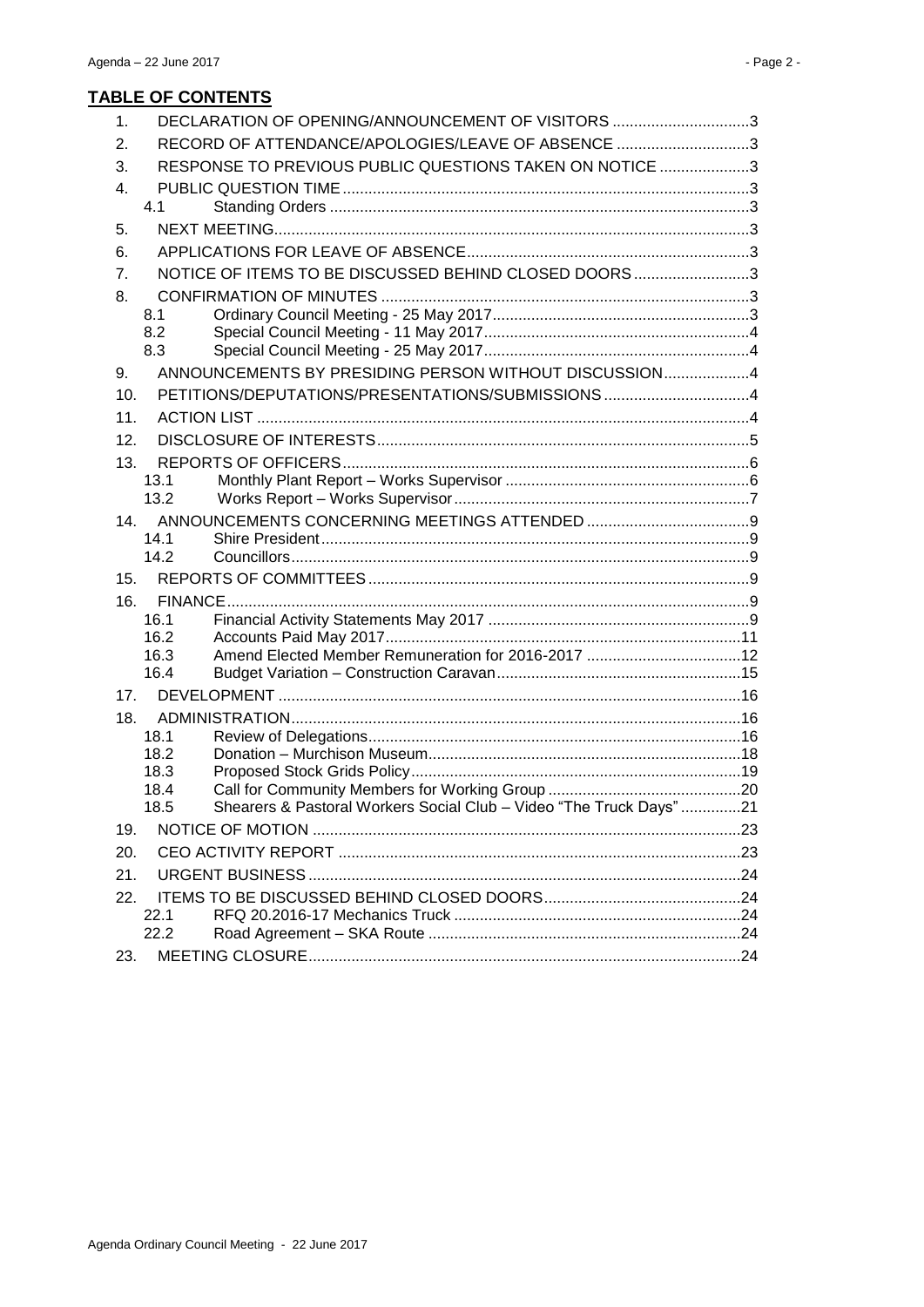# <span id="page-2-0"></span>**1. DECLARATION OF OPENING/ANNOUNCEMENT OF VISITORS**

# <span id="page-2-1"></span>**2. RECORD OF ATTENDANCE/APOLOGIES/LEAVE OF ABSENCE**

#### <span id="page-2-2"></span>**3. RESPONSE TO PREVIOUS PUBLIC QUESTIONS TAKEN ON NOTICE** Nil.

# <span id="page-2-3"></span>**4. PUBLIC QUESTION TIME**

#### <span id="page-2-4"></span>**4.1 Standing Orders**

| <b>Council Decision:</b><br><b>Moved: Councillor</b>                 | <b>Seconded: Councillor</b> |
|----------------------------------------------------------------------|-----------------------------|
| That the following Local Law-Standing Orders 2001 be stood down:     |                             |
| 8.2 Limitation on the number of speeches<br>8.3 Duration of speeches |                             |
| Carried/Lost:                                                        | <b>Against:</b><br>For:     |

# <span id="page-2-5"></span>**5. NEXT MEETING**

# <span id="page-2-6"></span>**6. APPLICATIONS FOR LEAVE OF ABSENCE**

#### <span id="page-2-7"></span>**7. NOTICE OF ITEMS TO BE DISCUSSED BEHIND CLOSED DOORS**

Discuss two items pursuant to LGA s. 5.23 (2) (c) and (e) – 1. RFQ Mechanics Truck and 2. Road Agreement – SKA Route

#### <span id="page-2-8"></span>**8. CONFIRMATION OF MINUTES**

#### <span id="page-2-9"></span>**8.1 Ordinary Council Meeting - 25 May 2017**

#### **Background:**

Minutes of the Ordinary Meeting of Council have previously been circulated to all Councillors.

#### **Recommendation:**

That the minutes of the Ordinary Council meeting held on 25 May 2017 be confirmed as an accurate record of proceedings

#### **Voting Requirements:**

Simple majority

# *Council Decision:*

#### **Moved: Councillor Seconded: Councillor**

That the Minutes of the Ordinary Council meeting of 25 May 2017 be confirmed as an accurate record of proceedings.

#### **Carried/Lost For: Against:**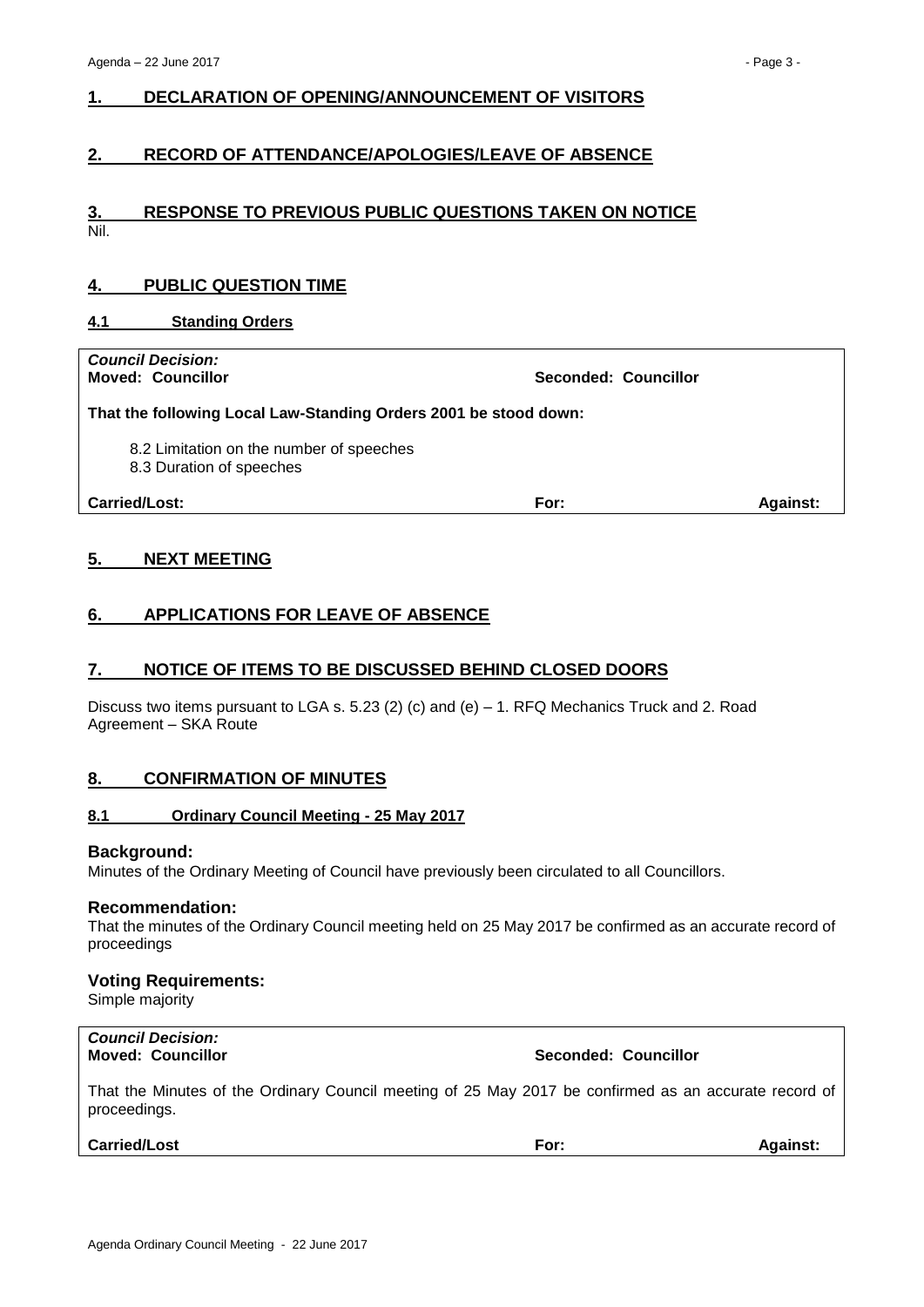#### <span id="page-3-0"></span>**8.2 Special Council Meeting - 11 May 2017**

#### **Background:**

Minutes of the Special Meeting of Council have previously been circulated to all Councillors.

#### **Recommendation:**

That the minutes of the Special Council meeting held on 11 May 2017 be confirmed as an accurate record of proceedings.

#### **Voting Requirements:**

Simple majority

# *Council Decision:*

That the Minutes of the Special Council meeting of 11 May 2017 be confirmed as an accurate record of proceedings.

**Moved: Councillor Seconded: Councillor**

#### **Carried/Lost For: Against:**

#### <span id="page-3-1"></span>**8.3 Special Council Meeting - 25 May 2017**

#### **Background:**

Minutes of the Special Meeting of Council have previously been circulated to all Councillors.

#### **Recommendation:**

That the minutes of the Special Council Meeting held on 25 May 2017 be confirmed as an accurate record of proceedings.

#### **Voting Requirements:**

Simple majority

# *Council Decision:* **Moved: Councillor Seconded: Councillor** That the Minutes of the Special Council Meeting of 25 May 2017 be confirmed as an accurate record of proceedings. **Carried/Lost For: Against:**

# <span id="page-3-2"></span>**9. ANNOUNCEMENTS BY PRESIDING PERSON WITHOUT DISCUSSION**

# <span id="page-3-3"></span>**10. PETITIONS/DEPUTATIONS/PRESENTATIONS/SUBMISSIONS**

#### <span id="page-3-4"></span>**11. ACTION LIST**

| <b>No</b> | <b>Item</b>                         | <b>Action</b>                                                                                                                                                                                                            | <b>Status</b>                                                                                                                                                                     |
|-----------|-------------------------------------|--------------------------------------------------------------------------------------------------------------------------------------------------------------------------------------------------------------------------|-----------------------------------------------------------------------------------------------------------------------------------------------------------------------------------|
|           | <b>Community Project</b><br>Officer | Still sitting on the table.<br>Meeting held 11 <sup>th</sup> March 2016 and<br>recommendations presented to Council at the<br>April OCM - the item was left to lay on the table<br>while Council explored other options. | A Community Project<br>Officer still ranks highly in<br>Social Priorities in the<br>recently adopted Strategic<br>Community Plan.<br>No further action has been<br>taken on this. |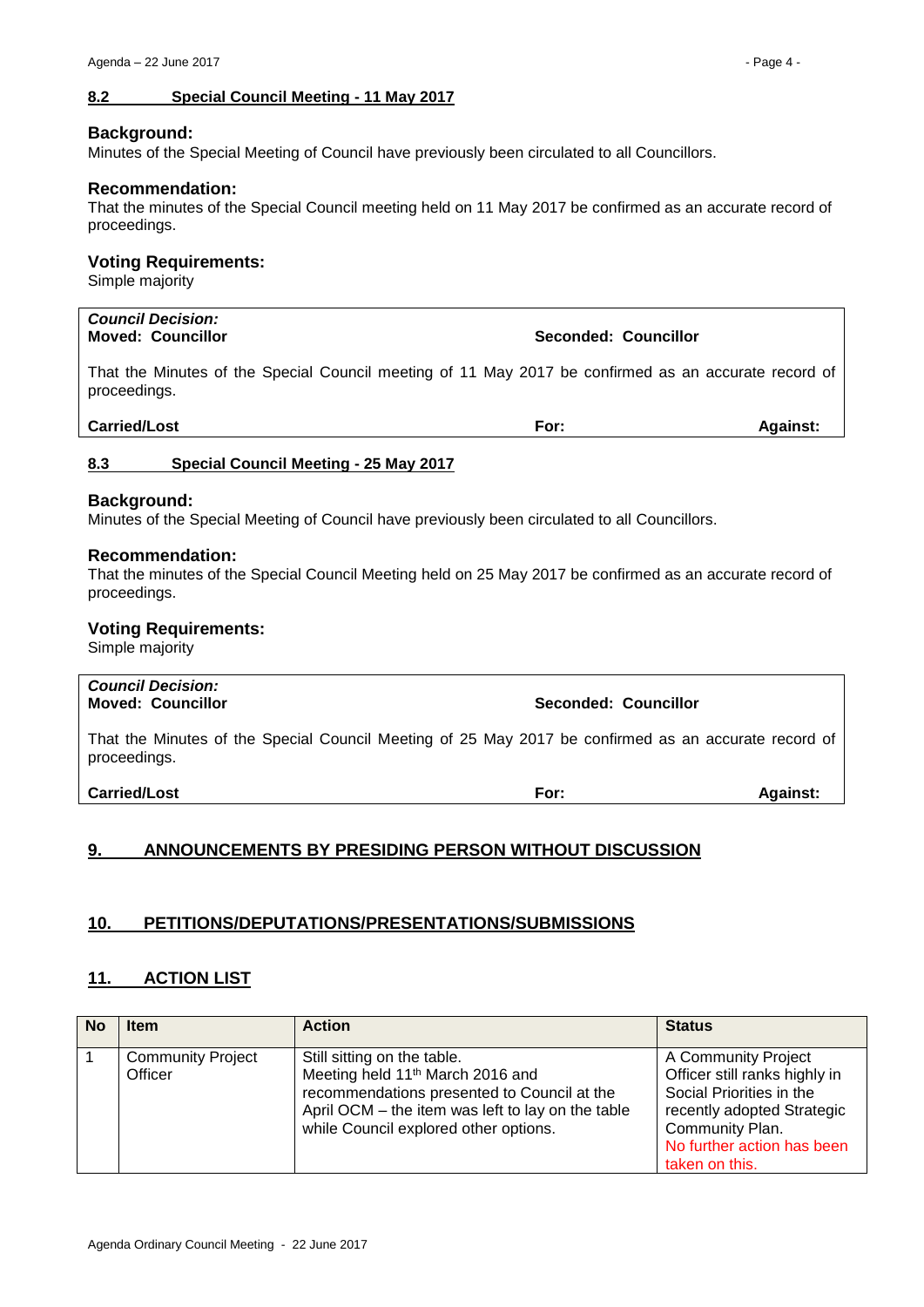| $\overline{2}$ | Cemetery and<br>Remembrance Walk<br>(walk) | Completion of the cemetery and names for the<br>remembrance walk. Community to be contacted to<br>suggest names for inclusion.<br>Community Advisory Group to advise Council on<br>these projects.<br>Invitation sent to CAG to meet on Friday 3 June. A<br>surveyor will be at the Murchison Settlement<br>shortly to survey the tip, so will plan to have the<br>Cemetery done as well.                                                                                                                                                                                                                                                                                                                                                                                                                                                                                                                                                                 | HTD surveyed the<br>cemetery and some new<br>sites on the 23rd Feb.<br>Rock markers have been<br>placed and gravel entry and<br>footpaths laid - still to be<br>compacted.<br>Footpaths have been<br>bordered with white rocks<br>and have been compacted<br>this month.<br>We now need to budget for<br>an honour board out the<br>front and also a rock<br>memorial wall to the left<br>inside of the entry gate,<br>near the native garden.<br>Rock memorial wall to be<br>built out of Muggon slate to<br>match the one built by Errol<br><b>Tilbrook</b>                                               |
|----------------|--------------------------------------------|-----------------------------------------------------------------------------------------------------------------------------------------------------------------------------------------------------------------------------------------------------------------------------------------------------------------------------------------------------------------------------------------------------------------------------------------------------------------------------------------------------------------------------------------------------------------------------------------------------------------------------------------------------------------------------------------------------------------------------------------------------------------------------------------------------------------------------------------------------------------------------------------------------------------------------------------------------------|-------------------------------------------------------------------------------------------------------------------------------------------------------------------------------------------------------------------------------------------------------------------------------------------------------------------------------------------------------------------------------------------------------------------------------------------------------------------------------------------------------------------------------------------------------------------------------------------------------------|
| 4              | Review of Road<br>Network                  | Council to conduct a whole of shire road review.<br>Establish roads to be closed/position of roads etc.<br>and work with Landgate and surrounding shires.<br>Full road pick-up has been undertaken by<br>Greenfields and has been finalised - this was<br>mainly to establish correct infrastructure values<br>but will form a good basis from which to start. As<br>an adjunct to this, the CEO was hoping to do a<br>review of the Internal Hierarchy for this meeting,<br>but it has turned out to be more complicated than<br>first thought. The status (ie a road defined by<br>description; a dedicated road; a gazetted road; a<br>closed road) of roads no longer maintained needs<br>to be identified before the Shire can progress with<br>this. Undesignated unsurveyed roads were<br>bought up as a discussion point at the May zone<br>meeting. Paul Rosair did a presentation to the<br>March OCM, which was discussed at the April<br>OCM. | Reviewed Road Hierarchy<br>October 2016 as a starting<br>point.<br>We need to follow the<br>following process to close<br>roads:<br>1. Advertise the proposed<br>closure/s<br>local<br>in.<br>newspaper;<br>2. Allow<br>35<br>days<br>for<br>submissions;<br>3. Resolve at a meeting<br>following the advertising<br>period to close the roads,<br>after<br>considering<br>objections, if any;<br>4. Submit a formal request<br>to the Minister for Lands;<br>5. If the Minister approves<br>the request, the road<br>becomes<br>unallocated<br>Crown Land.<br>No further action has been<br>taken on this. |

#### **Recommendation:**

That the Action List be accepted.

# **Voting Requirements:**

Simple majority

| <b>Council Decision:</b> |  |
|--------------------------|--|
| <b>Moved: Councillor</b> |  |

That the Action List be accepted.

**Carried/Lost For: Against:**

**Moved: Councillor Seconded: Councillor**

# <span id="page-4-0"></span>**12. DISCLOSURE OF INTERESTS**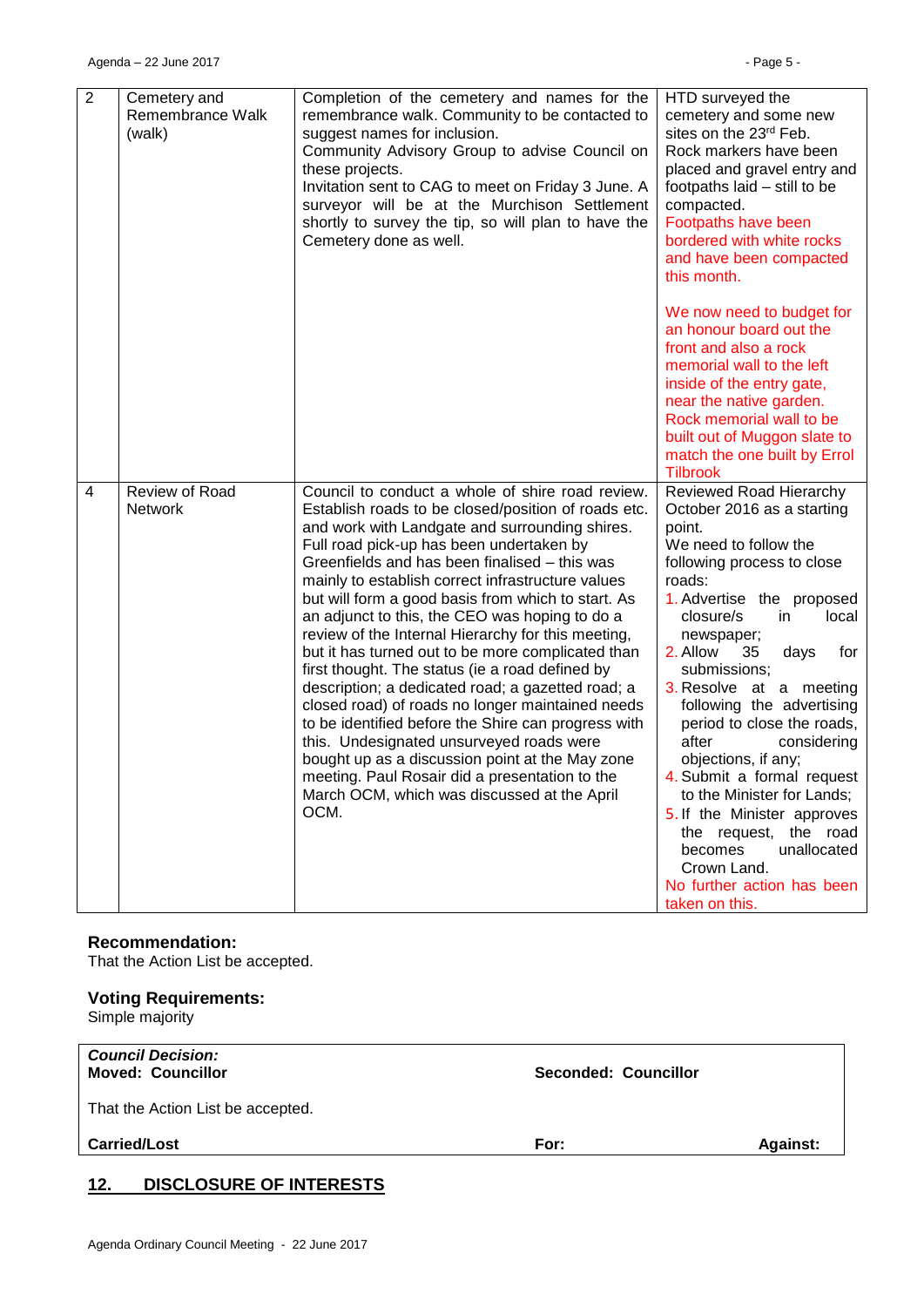# <span id="page-5-0"></span>**13. REPORTS OF OFFICERS**

# <span id="page-5-1"></span>**13.1 Monthly Plant Report – Works Supervisor**

| <b>May 2017</b>                 |      |                | <b>Hours</b> |              |              |              |            | <b>YTD</b>             |             |
|---------------------------------|------|----------------|--------------|--------------|--------------|--------------|------------|------------------------|-------------|
| *<br><b>No Meter</b>            |      |                |              | <b>Start</b> | <b>End</b>   | <b>Total</b> |            | <b>Operating Costs</b> |             |
| <b>Plant Item</b>               | Year | <b>Rego</b>    | 1 July '16   | Hrs/kms      | Hrs/km       | <b>Month</b> | <b>YTD</b> | <b>Plant</b>           | <b>Fuel</b> |
| P.01 JD Grader                  | 2011 | MU1063         | 7762         | 8902         | 9088         | 186          | 1326       | 9798.09                | 24528.22    |
| P.02 Cat Grader 12H             | 2005 | <b>MU 141</b>  | 14167        | 15380        | 15577        | 197          | 1410       | 2411.19                | 20424.75    |
| P15003 JD 6WD Grader            | 2012 | MU121          | 712          | 1507         | 1667         | 160          | 955        | 2296.26                | 17667.78    |
| P.04 New/H Ford Tractor         | 2006 | <b>MU 380</b>  | 1912         | 2105         | 2136         | 31           | 224        | 2738.86                | 647.99      |
| P.05 Dolly 1-Red *              | 2001 | MU 2003        | 1972         | 4141         | 7019         | 2878         | 10597      | 5264.30                | n/a         |
| P.07 Nissan UD                  | 2009 | 000 MU         | 202424       | 216219       | 217056       | 837          | 14632      | 4912.96                | 9984.11     |
| P.08 Dolly 2-Black              | 2000 | MU 2009        | 1816         | 13197        | 15805        | 2608         | 13989      | 8727.48                | n/a         |
| P.09 Iveco P/Mover              | 2003 | MU1065         | 315776       | 332330       | 332980       | 650          | 17204      | 4324.41                | 12549.33    |
| P.10 Iveco W/Truck (hrs)        | 2004 | <b>MU00</b>    | 10864        | 11154        | 11302        | 148          | 438        | 4422.07                | 5206.54     |
| P.11 Komatsu Dozer              | 1997 |                | 1481         | 2122         | 2179         | 57           | 698        | 22212.99               | 13325.89    |
| P.13 Tri-Axle L/L Float         | 2008 | MU 663         | 12902        | 26449        | 27374        | 925          | 14472      | 5793.75                | n/a         |
| P.14 No. 2 Float                | 2001 | <b>MU 2004</b> | 2391         | 10017        | 10017        | 0            | 7626       | 2252.25                | n/a         |
| P.17 Side Tipper                | 2001 | MU 662         | 970          | 19980        | 22858        | 2878         | 21888      | 6494.69                | n/a         |
| P.18 Side Tipper                | 2001 | MU2010         | 15034        | 4125         | 6998         | 2873         | 6998       | 11047.74               | n/a         |
| P.24 30K W/Tanker Trailer       | 2005 | MU 2024        | 46001        | 3673         | 6021         | 2348         | 8369       | 17792.49               | n/a         |
| P.27 Volvo Loader               | 2006 | <b>MU 65</b>   | 7942         | 8566         | 8673         | 107          | 6021       | 7076.25                | 11151.00    |
| P.28 Isuzu Dmax                 | 2009 | <b>MU300</b>   | 209207       | 221477       | 223096       | 1619         | 13889      | 2316.42                | 2005.73     |
| <b>P.32 Construction Gen</b>    |      |                | 22437        | 25281        | 25281        | 0            | 2844       | 362.06                 | 5226.12     |
| P.33 Maintenance Gen            |      |                | 9098         | 11345        | 11798        | 453          | 2700       | 798.97                 | 4438.16     |
| <b>P.34 Generator Perkins</b>   |      | Mechanic       | 151          | 1359         | 1359         | 0            | 1208       | 486.25                 | 2622.43     |
| P.35 Generator 1-110kva         | 2011 |                | 24201        | 26460        | 26523        | 63           | 2322       |                        |             |
| P.35 Generator 2-110kva         | 2011 | Replaced       | 16826        | 20262        | 20262        | $\mathbf 0$  | 3436       | 26325.96               | 26325.96    |
| P. 17035 New Generator          | 2016 |                | 0            | 1000         | 1685         | 685          | 1685       |                        |             |
| P.37 Forklift                   |      |                | 12443        | 12592        | 12592        | $\mathbf 0$  | 149        | 729.17                 | 389.00      |
| P.40A Toyota Hilux              | 2014 | 01MU           | 61055        | 94875        | 98938        | 4063         | 37883      | 4659.30                | 5935.00     |
| P.41 Cat 938G Loader            | 2004 | MU 193         | 5315         | 5693         | 5805         | 112          | 490        | 4694.66                | 5071.72     |
| P.43 Bomag Roller               | 2012 | MU1027         | 1496         | 3429         | 3467         | 38           | 1971       | 3251.55                | 5835.09     |
| P.48 Dog Fuel Trailer *         | 1979 | MU 2026        | 0            | 0            | $\mathbf{0}$ | $\mathbf 0$  | 0          | 1891.40                | n/a         |
| P.49 Dog Fuel Trailer *         | 1972 | MU 2005        | 0            | 0            | 0            | $\mathbf 0$  | 0          | 0.00                   | n/a         |
| P.54 Isuzu T/Top                | 2005 | MU 1002        | 171821       | 180797       | 180797       | 0            | 8976       | 717.07                 | 2478.02     |
| P.55 Toyota Prado               | 2012 | MU1011         | 71388        | 95396        | 98917        | 3521         | 27529      | 3714.12                | 3445.75     |
| P.57 Great Wall                 | 2012 | MU 167         | 54225        | 61960        | 62403        | 443          | 8178       | 2636.51                | 1275.57     |
| P.59 45ft Flat Top *            | 1978 | MU2044         | 0            | $\pmb{0}$    | 0            | 0            | 0          | 4106.27                | n/a         |
| P.60 Mercedes PTV<br>2004       |      | MU 1009        | 102020       | 103518       | 103589       | 71           | 1569       | 5217.49                | 261.92      |
| P.61 Kenworth P/Mover           | 2004 | <b>MU 000</b>  | 76906        | 98408        | 101421       | 3013         | 24515      | 10365.71               | 24292.69    |
| <b>P.63 RAV4 - TRADED 08/16</b> | 2013 | MU 1011        | 35031        | 35800        | 35800        | 0            | 769        | 0.00                   | 67.32       |
| P.64 Isuzu Construction         | 2013 | <b>MU 140</b>  | 95645        | 130483       | 132984       | 2501         | 37339      | 6801.69                | 9840.84     |
| P.65 Generator 9KVA *           | 2013 | H/ Maint       | 5440         | 6391         | 6391         | 0            | 951        | 365.26                 | 4720.96     |
| P.66 Kubota 6kva Gen            | 2012 | <b>BURNT</b>   | 9948         | 12348        | 12348        | $\mathbf 0$  | 2400       | 1323.90                | 3501.23     |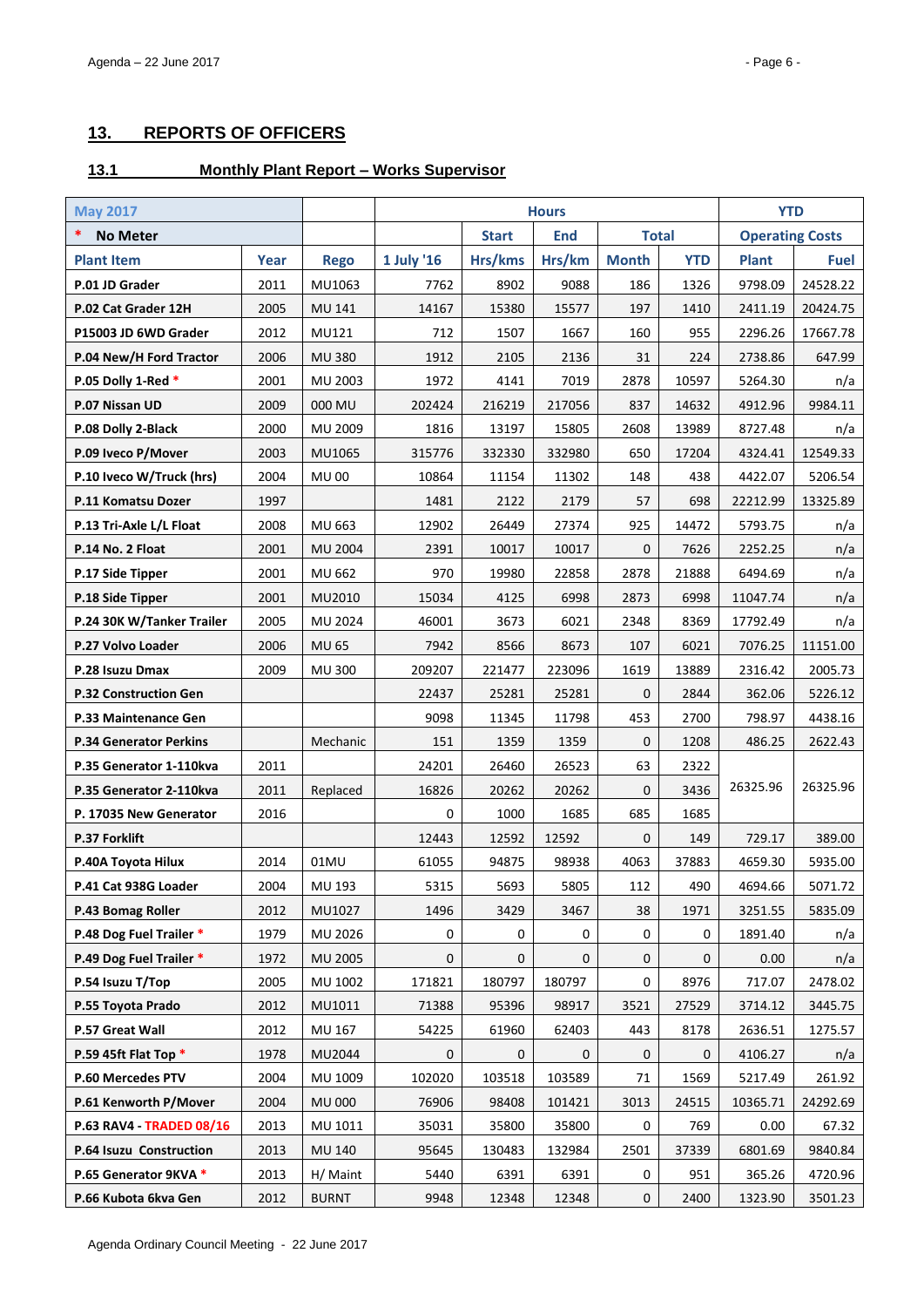| P.67 Roadwest S/Tipper  | 2013 | MU2042          | 58719        | 76858 | 79797 | 2939         | 21078 | 6532.29 | n/a     |
|-------------------------|------|-----------------|--------------|-------|-------|--------------|-------|---------|---------|
| P.68 Bomag Padfoot      | 2013 | MU1071          | 1595         | 1909  | 1974  | 65           | 379   | 2338.41 | 5256.32 |
| P.72 Isuzu Fire Truck   | 2013 | MU1068          | 1353         | 1861  | 1916  | 55           | 563   | 69.62   | 202.37  |
| P.73 Toyota Fast Attack | 2014 | MU1069          | 8900         | 8900  | 8900  | $\mathbf{0}$ | 0     | 2196.86 | 77.72   |
| Caravans                |      |                 |              | n/a   | n/a   | n/a          | n/a   | 8827.82 | n/a     |
| P11076 JD Ride on mower |      |                 | 795          | 927   | 933   | 6            | 138   | 2832.61 | 249.82  |
| P15006 Isuzu Maint      | 2015 | MU1018          | 15842        | 41483 | 44325 | 2842         | 28483 | 8685.65 | 6375.94 |
| P16063 Toyota Prado     | 2016 | MU <sub>0</sub> | $\mathbf{0}$ | 24413 | 26974 | 2561         | 26974 | 6103.78 | 2567.53 |
| P16076 Kuboto Mower     | 2016 |                 | 0            | 150   | 161   | 11           | 11    | 1650.58 | 730.77  |

<span id="page-6-0"></span>

| 13.2 | <b>Works Report - Works Supervisor</b> |
|------|----------------------------------------|
|------|----------------------------------------|

#### **Construction Crew**

The RRG works program of reforming and sheeting approx. 10km of the Carnarvon-Mullewa road approx. 23km north of the settlement is going along fine.

The first 3.5km of this section was re-sheeted with calcrete (also sheeted in 2011 but in heavy rain water still sits on the road at various places). A further two low spots approx. 2km before the storm damage sign has also been re-sheeted with calcrete.

Gravel carting is just about completed with only 700m left to cart by Friday the 16<sup>th</sup> June 2017.

Local contractor Walladar has put in a big effort helping the shire complete these works before the end of the financial year. "Thank you Greydon and your team".

This section of works (RRG program) will be completed by the end of June 2017.

The crew will then move up to the next works program on the Carnarvon-Mullewa Road reforming and gravel sheeting 4.3km.

In this section there is 3.1km of rocky/sandy material, 1km of yellow sand material, 5 floodway's, and one 600mm culvert that needs to have a 1.2m extension on each end to take it out to a 10m running surface. All floodway's will be boxed out and replaced with cement stabilised gravel to a depth of 200mm and out to a width of 10m.

#### **Maintenance Crew**

Since my last report crew have completed a full grade of the Mt Wittenoom road and then started to grade from approx. 5km South of Pia on the Beringarra-Pindar road south to the intersection of McNabb-Twin Peak's road.

Crew will then move camp (presently camped at Murgoo) up to the Boolardy/Kalli intersection. From here they will complete a grade to the section 5km south of Pia on the Beringarra-Pindar road.

On Thursday 15th of June crew will move their graders down to the 13km pit on the Carnarvon-Mullewa road and start to grade from the southern boundary to the Ballinyoo Bridge in readiness for the 2017 Polocrosse weekend on the 8<sup>th</sup> and 9<sup>th</sup> of July.

Crew will also do a patch maintenance grade on Butchers Track (just starting to get a bit rough in places and some sections where flood damage occurred) plus a patch grade on the Carnarvon-Mullewa road from approx. 30km north (from the end of the construction crew works) of the settlement to the shire's northern boundary.

With the completion of the Carnarvon-Mullewa road crew will then move onto the Beringarra-Byro road again doing a patch grade (creek crossings and bad washout sections) on their way back to the Boolardy/Kalli area. They will then do a full grade on Boolardy-Kalli and Kalli west road then work their way north on the Beringarra-Pindar road.

#### **Heavy Mainte**nance

Local contractor Squires Resources was awarded the Heavy Maintenance works program for this year. This year's works was ear marked to continue on the Beringarra-Pindar road from the boundary grid of Murgoo and Boolardy heading north through the Pia and Boolardy station section. Due to the heavy rains in January and February around the Murgoo woolshed on the Beringarra-Pindar road (this section has washed out 4 times in the last 3 years) and a section on the Mt Wittenoom-Wooleen road around the boundary grid of Wooleen/Pia, the Wooleen/Murgoo section has had to have gravel carted onto the road and spread out by the contractor with only the contour section to be completed with the shire's dozer to go.

#### **Bunding Old Roads**

Bunding of Old Roads this year was awarded to Quadrio Earthmoving from Geraldton.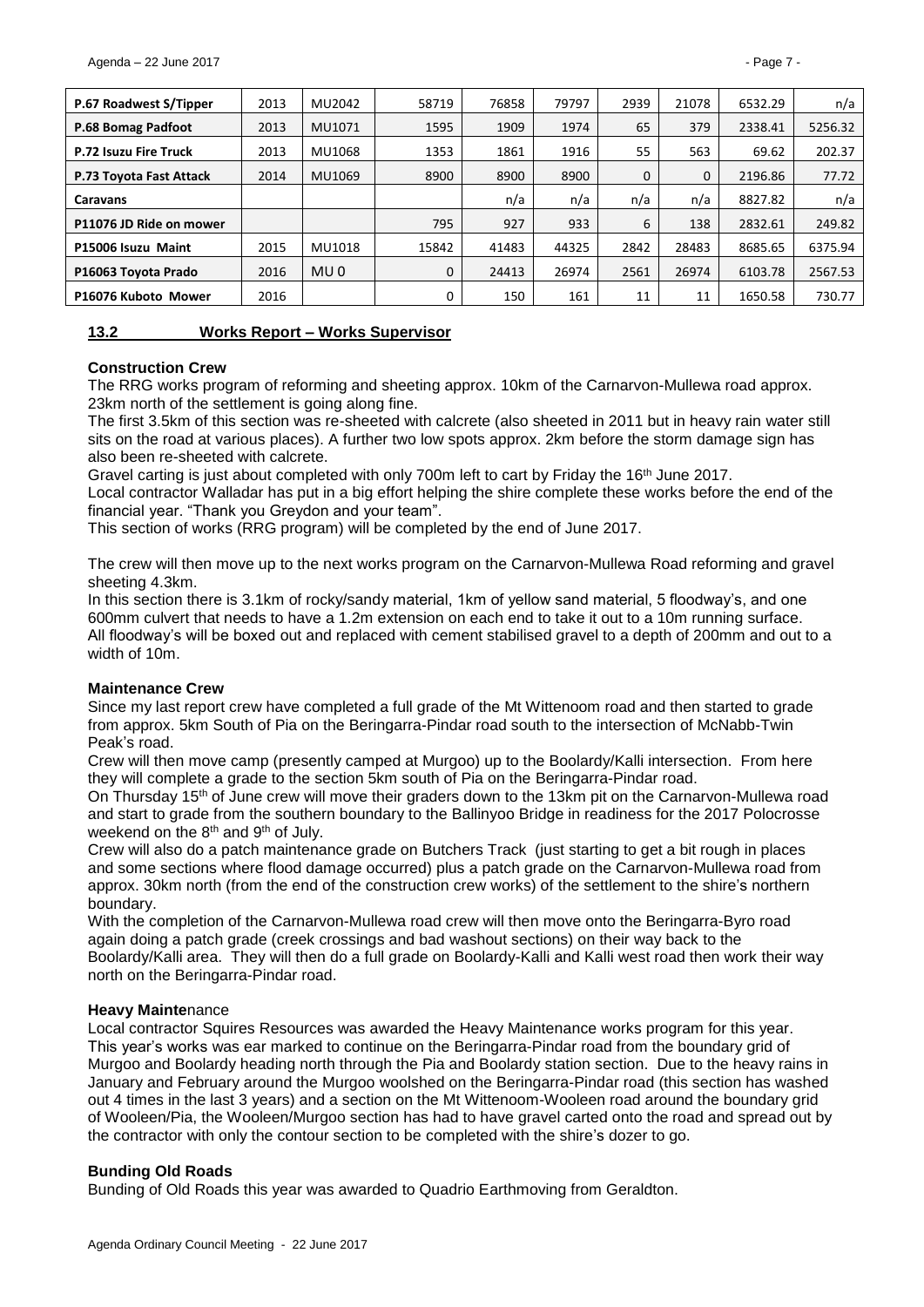This year's work is in the north of the shire bunding the old Yalbra road that runs through Byro and Innouendy plus part of a very old main road on Innouendy. These works will finish at the end of June 2017

### **Grids**

Local contractor Yuin Station was awarded the Grid Replacement contract. Works this year consisted of replacing 3 old 12ft narrow grids with new 24ft grids on the Beringarra-Pindar road. Grids replaced this year:

1 just south of Murgoo

1 north of Cockney Bills

1 Boolardy/Murgoo Boundary grid

# **Staff Leave**

Brian  $-26/05/2017$  RDO, 15<sup>th</sup>, 16<sup>th</sup> June in Perth for my arm Jarrod – 7<sup>th</sup> 8<sup>th</sup> June Ryan - 8<sup>th</sup> June Stuart - 12<sup>th</sup> June

# **Work Supervisor General**

19/05/2017 3hrs hired dozer - Construction 20/05/2017 3hrs water cart - Heavy Maintenance. 22/05/2017 5hrs hired dozer - Construction 22/05/2017 3 hrs - Construction 23/05/2017 7hrs on grader - Construction 24/05/2017 5hrs on grader - Construction 25/05/2017 Council meeting 29/05/2017 5hrs - Heavy Maintenance 6,7,8/06/2017 16hrs - Bunds 12/06/2017 6 hrs - Bunds 13/06/2017 6hrs - Heavy Maintenance

#### ROADS GRADED MAY - JUNE 2017

| Name                           | Length of Road | SLK's Graded<br>this month | Heavy<br>Maintenance | Comments                     |
|--------------------------------|----------------|----------------------------|----------------------|------------------------------|
| Beringarra-Pindar              | 319.80km       | 100km                      |                      | Some sections cut over twice |
| Erong                          | 63.12km        |                            |                      |                              |
| Beringarra-Byro                | 90.89km        |                            |                      |                              |
| <b>Twin Peaks-Wooleen</b>      | 47.65km        |                            |                      |                              |
| Boolardy/Kalli                 | 57.30km        |                            |                      |                              |
| Byro-Woodleigh                 | 71.00km        |                            |                      |                              |
| New Forrest-Yallalong          | 36.18km        |                            |                      |                              |
| M <sup>c</sup> Nabb-Twin Peaks | 49.75km        |                            |                      |                              |
| <b>Yallalong West</b>          | 34.46km        |                            |                      |                              |
| Mileura-Nookawarra             | 49.08km        |                            |                      |                              |
| Muggon                         | 38.75km        |                            |                      |                              |
| Manfred                        | 34.55km        |                            |                      |                              |
| Beringarra-Mt Gould            | 34.80km        |                            |                      |                              |
| Tardie-Yuin                    | 13.20km        |                            |                      |                              |
| Innouendy                      | 9.30km         |                            |                      |                              |
| <b>Boolardy Homestead</b>      | 2.00km         |                            |                      |                              |
| Yunda Homestead                | 32.80km        |                            |                      |                              |
| Meeberrie-Woolleen             | 25.22km        |                            |                      |                              |
| Mt Wittenoom                   | 37.55km        |                            |                      |                              |
| Woolleen-Mt Wittenoom          | 33.85km        |                            |                      |                              |
| Beringarra Cue                 | 109.82km       |                            |                      |                              |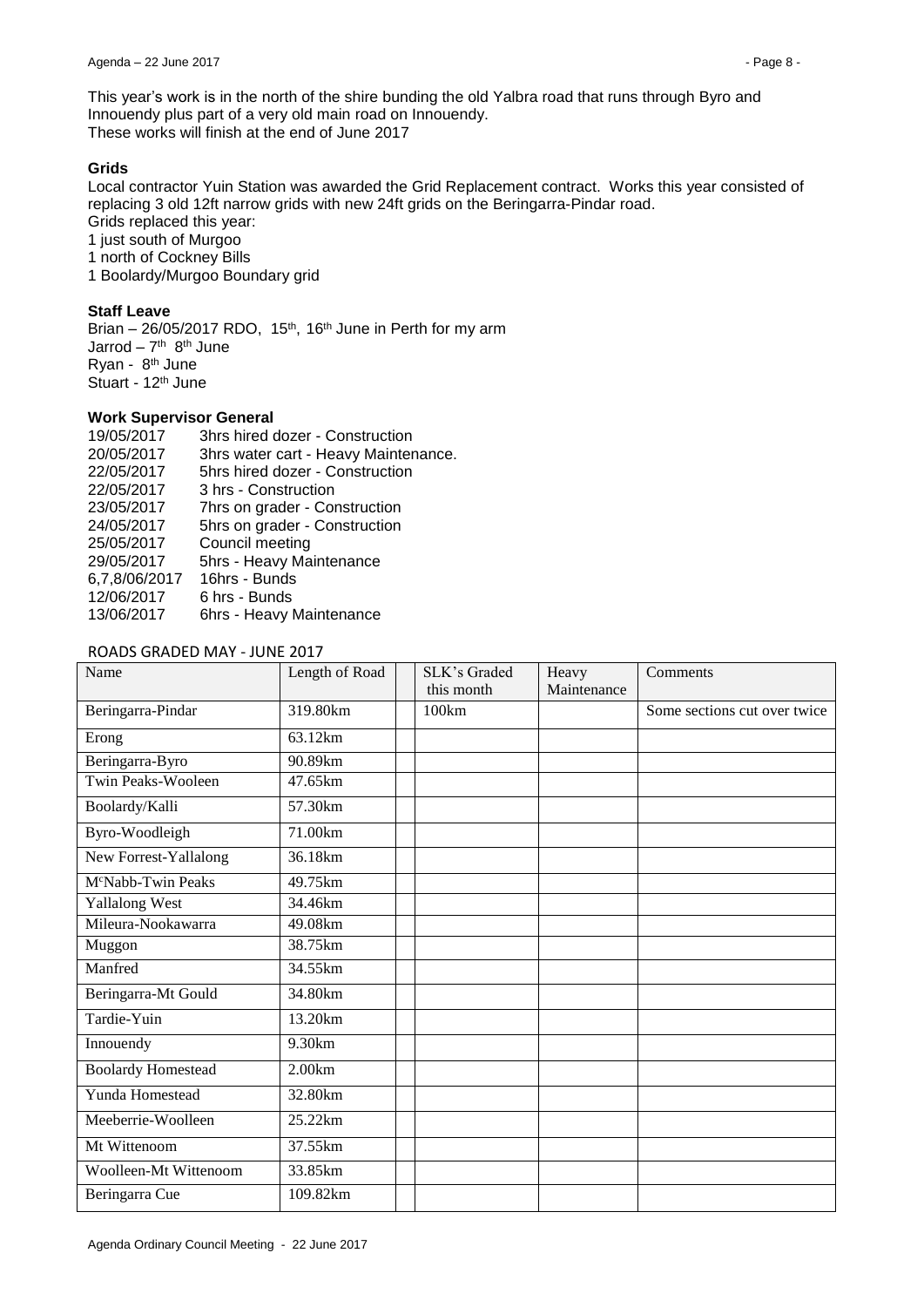| <b>Boolardy Wooleen</b>     | 19.08km  |  |  |
|-----------------------------|----------|--|--|
| Kalli Cue East              | 21.87km  |  |  |
| <b>Butchers Track</b>       | 64.54km  |  |  |
| <b>Butchers Muggon</b>      | 23.80km  |  |  |
| <b>Murchison Settlement</b> | 2.00km   |  |  |
| Coolcalalaya Road           | 36km     |  |  |
| Carnarvon Mullewa           | 278.63km |  |  |
| Mt Narryer                  | 3km      |  |  |
| <b>Errabiddy Bluff</b>      | 12km     |  |  |
| Air strip Graded            |          |  |  |

Total this month graded 100km

#### **Recommendation:**

That the Work's Supervisor's report be accepted.

#### **Voting Requirements:**

Simple majority

| <b>Council Decision:</b><br><b>Moved: Councillor</b> | Seconded: Councillor |                 |
|------------------------------------------------------|----------------------|-----------------|
| That the Work's Supervisor's report be accepted.     |                      |                 |
| <b>Carried/Lost</b>                                  | For:                 | <b>Against:</b> |
|                                                      |                      |                 |

# <span id="page-8-0"></span>**14. ANNOUNCEMENTS CONCERNING MEETINGS ATTENDED**

- <span id="page-8-1"></span>**14.1 Shire President**
- <span id="page-8-2"></span>**14.2 Councillors**

# <span id="page-8-3"></span>**15. REPORTS OF COMMITTEES**

# <span id="page-8-4"></span>**16. FINANCE**

# <span id="page-8-5"></span>**16.1 Financial Activity Statements May 2017**

| File:              |                                                 |
|--------------------|-------------------------------------------------|
| Author:            | Peter Dittrich - Deputy Chief Executive Officer |
| Interest Declared: | No interest to disclose                         |
| Date:              | 13 June 2017                                    |
| Attachments:       | Financial Activity Statements to 31 May 2017    |
|                    | <b>Statement of Financial Position</b>          |
|                    | Operating Statement by Program                  |
|                    | Operating Statement by Nature & Type            |
|                    | <b>Accounts Activity</b>                        |
|                    | <b>General Ledger Trial Balance</b>             |
|                    |                                                 |

#### **Matter for Consideration:**

Council to consider adopting the Monthly Financial Statements for May 2017.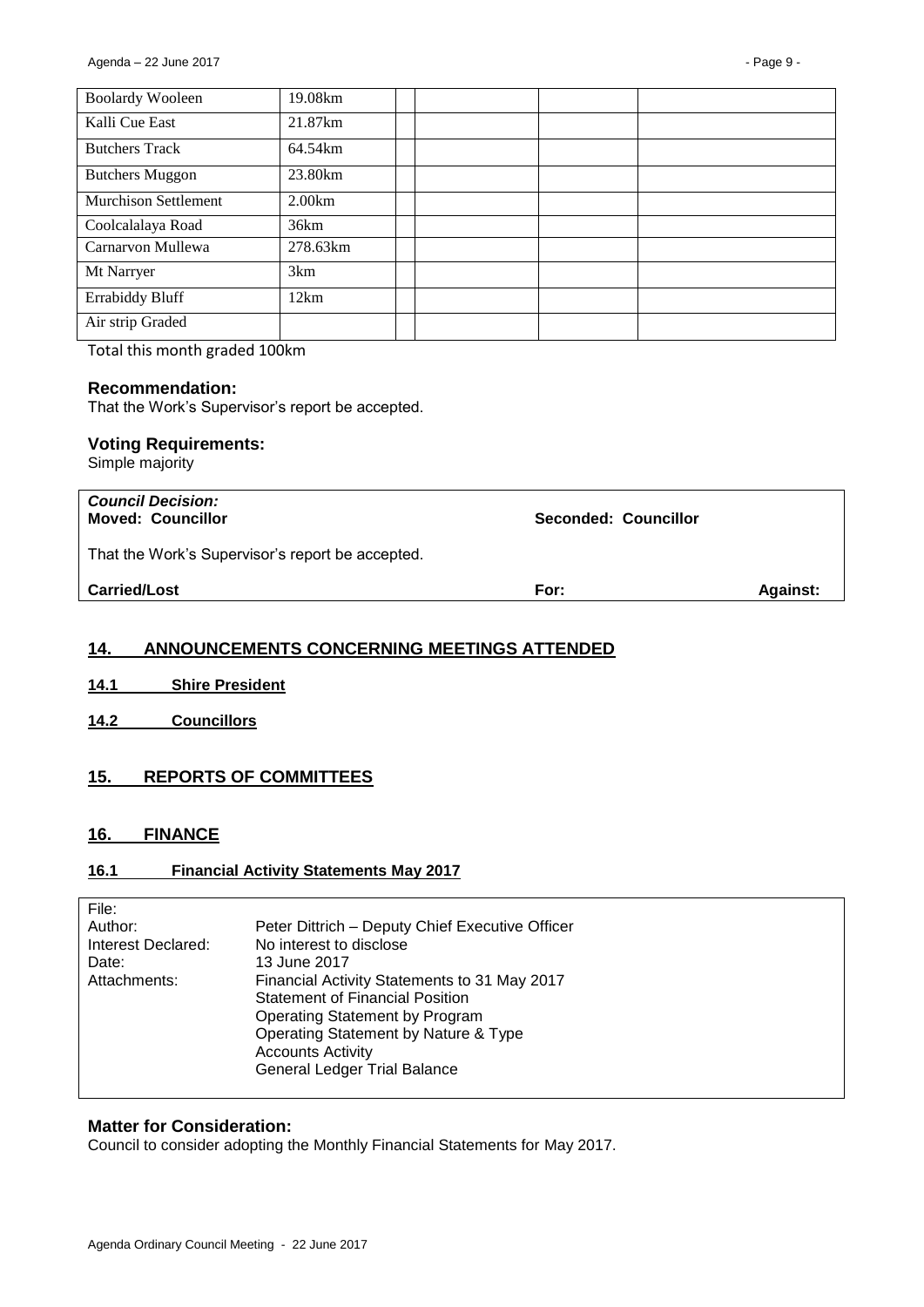#### **Background:**

The Local Government (Financial Management) Regulations 1996. Regulation 34 requires that local government report on a monthly basis and prescribes what is required to be reported.

#### **Comment:**

The Current Position at 31 May 2017 is a surplus of \$3,524,657.

| Variances - YTD Budget to YTD<br>Actual             |             |           |
|-----------------------------------------------------|-------------|-----------|
| <b>Budgeted Closing Funding</b><br>Surplus(Deficit) |             | 370,712   |
| Less Variance to Opening Surplus                    | (16)        |           |
| Less Operating Revenues down                        | (12, 451)   |           |
| Plus Operating Expenditure down                     | 740,120     |           |
| <b>Plus Operating Activities Excluded</b>           | 8,615       |           |
| Plus Investing Activities down                      | 3,174,789   |           |
| Plus Transfer from reserves up                      | 1,930,842   |           |
| Less Transfer to reserves up                        | (2,687,954) |           |
| Total Variances                                     |             | 3,153,945 |
| Actuals Closing surplus (Deficit)                   |             | 3,524,657 |

Refer to May 2017 Financials for explanation of variances.

The following Term Deposits are currently held as at 31 May 2017:

| Beringarra Cue Road Reserve Term Deposit | \$3,732,270.80 @ 1.75% Maturity 18/06/2017 |
|------------------------------------------|--------------------------------------------|
| Crosslands MCF Term Deposit              | \$ 369,998.92 @ 2.00% Maturity 25/08/2017  |
| Ballinyoo Bridge Term Deposit            | \$1,983,215.39 @ 1.50% Maturity 27/06/2017 |

#### **Statutory Environment:**

Local Government Act 1995

Section 6.4–Specifies that a local government is to prepare "such other financial reports" as is prescribed.

Local Government (Financial Management) Regulations 1996 Regulation 34 states:

> (1) A local government is to prepare each month a statement of financial activity reporting on the sources and applications of funds, as set out in the annual budget under regulation 22(1)(d) for that month in the following detail:

(a) Annual budget estimates, taking into account any expenditure incurred for an additional purpose under section 6.8(1) (b) or (c);

(b) Budget estimates to the end of month to which the statement relates;

(c) Actual amounts of expenditure, revenue and income to the end of the month to which the statement relates;

(d) Material variances between the comparable amounts referred to in paragraphs (b) and (e) The net current assets at the end of the month to which the statement relates.

#### **Strategic Implications:**

Nil.

#### **Policy Implications:**

Nil.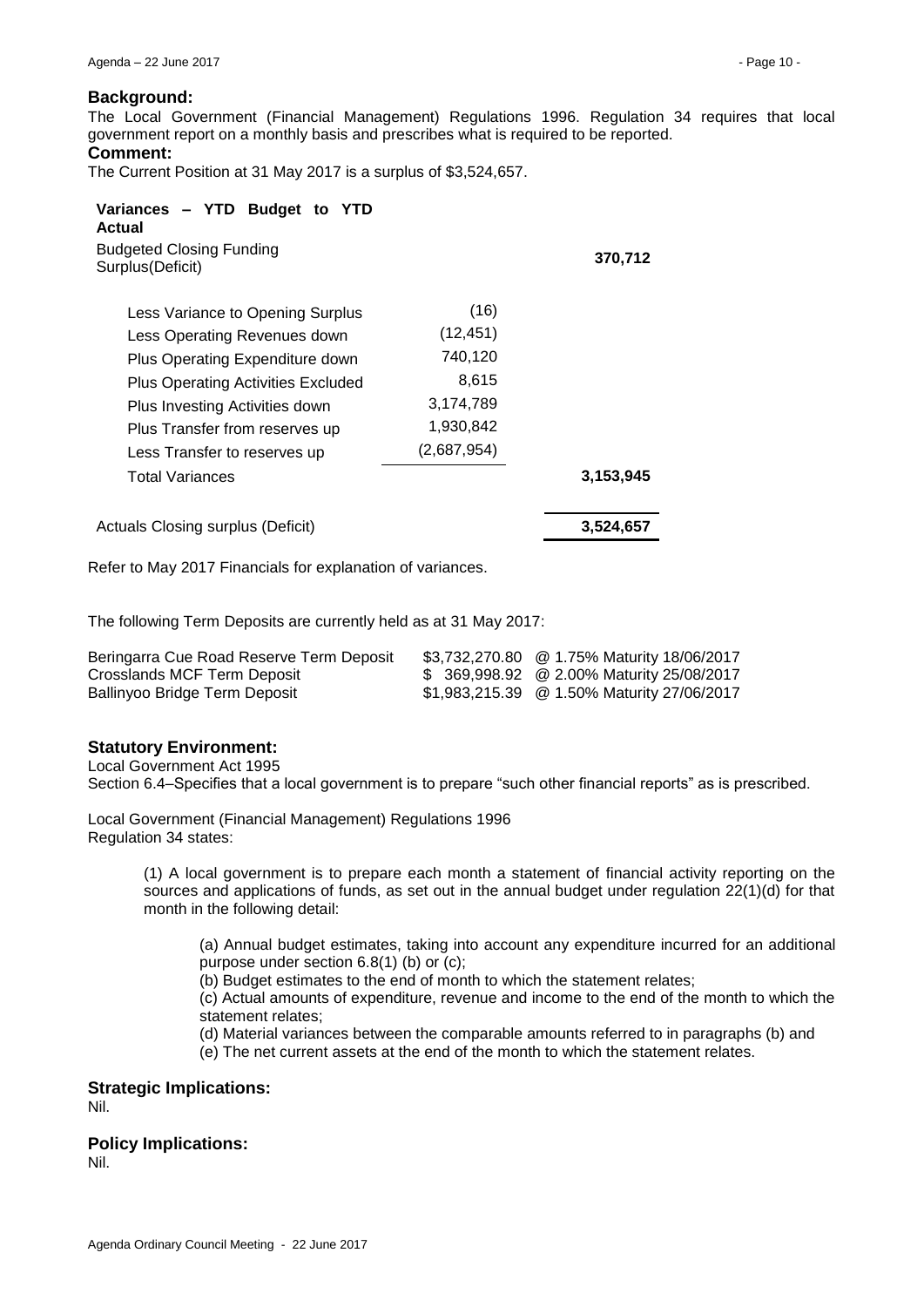# **Budget/Financial Implications:**

Reports showing year to date financial performance allow monitoring of actual expenditure, revenue and overall results against budget targets.

# **Sustainability Implications:**

- **Environmental:**
	- There are no known significant environmental considerations
- **Economic:**
	- There are no known significant economic considerations
- **Social:**
	- There are no known significant considerations

# **Consultation:**

Moore Stephens

# **Recommendation:**

That Council adopt the financial statements for the period ending 31 May 2017 as attached.

# **Voting Requirements:**

Simple majority.

| <b>Council Decision:</b><br><b>Moved: Councillor</b> | Seconded: |                 |
|------------------------------------------------------|-----------|-----------------|
| <b>Carried/Lost</b>                                  | For:      | <b>Against:</b> |

# <span id="page-10-0"></span>**16.2 Accounts Paid May 2017**

| File:              | 4.37.1                                          |
|--------------------|-------------------------------------------------|
| Author:            | Peter Dittrich – Deputy Chief Executive Officer |
| Interest Declared: | No interest to disclose                         |
| Date:              | $13th$ June 2017                                |
| Attachments:       | EFT & Cheque Details for May 2017               |
|                    |                                                 |

# **Matter for Consideration:**

Endorsement of accounts paid during the month of May 2017.

# **Background:**

If the local government has delegated to the CEO the exercise of its power to make payments from the municipal fund or the trust fund, then the CEO is to prepare a list of accounts paid by the CEO during the month to present to Council.

# **Comment:**

Payments made during the month of May 2017 are attached.

# **Statutory Environment:**

Local Government (Financial Management) Regulations 1996

Regulation 13 states:

(1) If the local government has delegated to the CEO the exercise of its power to make payments from the municipal fund or the trust fund, a list of accounts paid by the CEO is to be prepared each month showing for each account paid since the last such list was prepared -

- (a) the payee's name; and
- (b) the amount of the payment; and
- (c) the date of the payment; and
- (d) sufficient information to identify the transaction.
- (2) A list of accounts for approval to be paid is to be prepared each month showing
	- (a) for each account which requires council authorisation in that month
		- (i) the payee's name; and
		- (ii) the amount of the payment; and
		- (iii) sufficient information to identify the transaction; and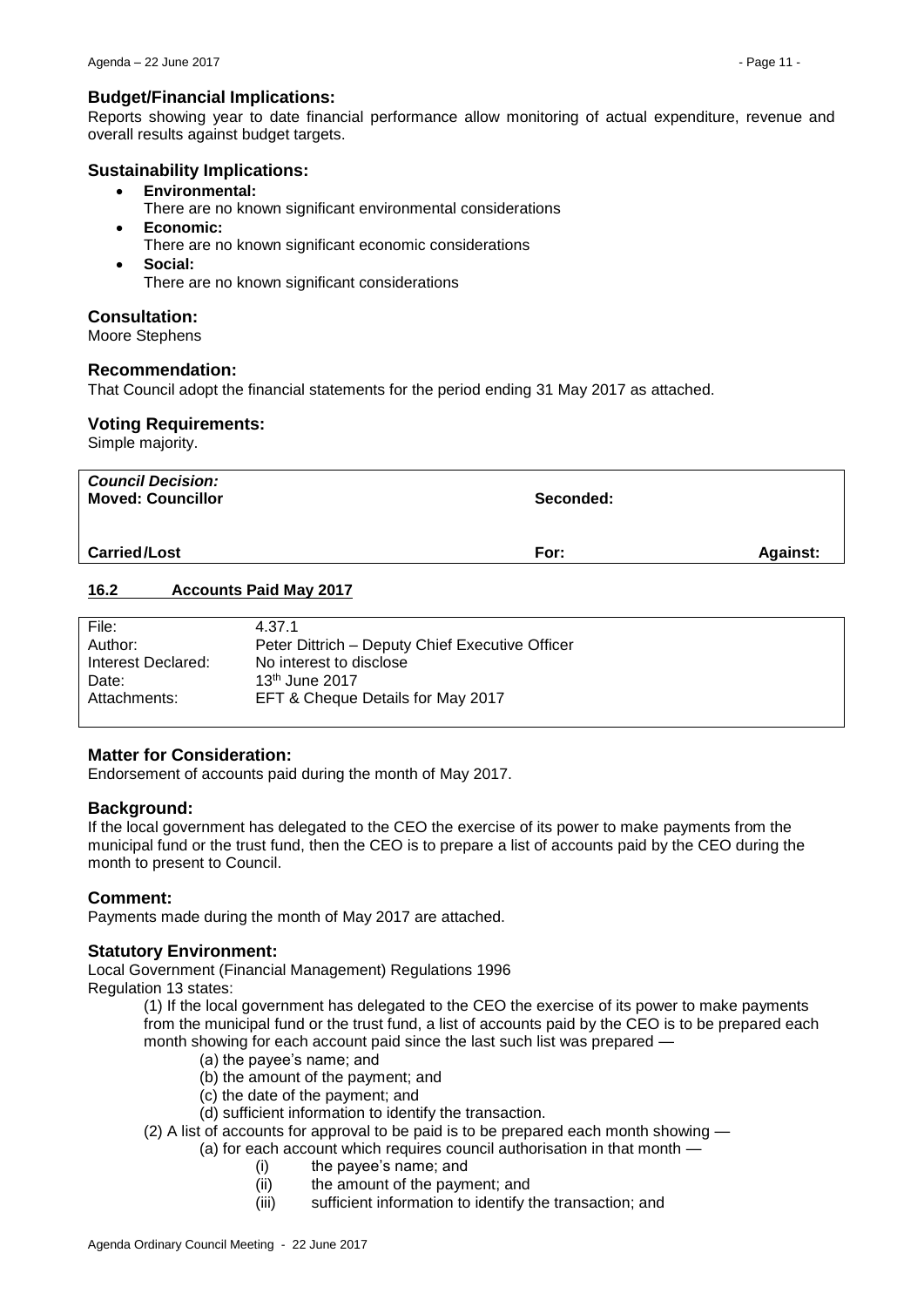- (b) the date of the meeting of the council to which the list is to be presented
- (3) A list prepared under sub regulation (1) or (2) is to be —

(a) presented to the council at the next ordinary meeting of the council after the list is prepared; and

(b) recorded in the minutes of that meeting.

#### **Strategic Implications:**

None

# **Policy Implications:**

None

### **Budget/Financial Implications:**

Payment from the Municipal, Trust and Reserve Bank Accounts.

#### **Sustainability Implications:**

- **Environmental:**
	- There are no known significant environmental considerations
- **Economic:**
	- There are no known significant economic considerations
- **Social:** There are no known significant considerations

# **Consultation:**

Moore Stephens

#### **Recommendation:**

That the accounts as per the attached Schedule presented to this meeting totalling \$1,354,661.61 which includes \$1,053,722.00 of intra account transfers for the month of May 2017, be endorsed by Council.

# **Voting Requirements:**

Simple majority

| <b>Council Decision:</b><br><b>Moved: Councillor</b>           | Seconded: Councillor |                 |
|----------------------------------------------------------------|----------------------|-----------------|
| <b>Carried/Lost</b>                                            | For:                 | <b>Against:</b> |
| 16.3<br><b>Amend Elected Member Remuneration for 2016-2017</b> |                      |                 |
|                                                                |                      |                 |

<span id="page-11-0"></span>

| File:              | 4.3                                                              |
|--------------------|------------------------------------------------------------------|
| Author:            | Dianne Daniels - Chief Executive Officer                         |
| Interest Declared: | No interest to disclose                                          |
| Date:              | 14 June 2017                                                     |
| Attachments:       | <b>SAT Determination April 2016</b>                              |
|                    | Local Government Officers (WA) Interim Award 2011 (Extract only) |
|                    |                                                                  |

### **Matter for Consideration:**

Council to consider:

- 1. Rescinding the decision made at the May 2016 OCM in regard to Elected Member Remuneration for 2016-2017; and
- 2. Adopting the amended version of Elected Members Remuneration for 2016-17, as shown in the 'Recommendation'.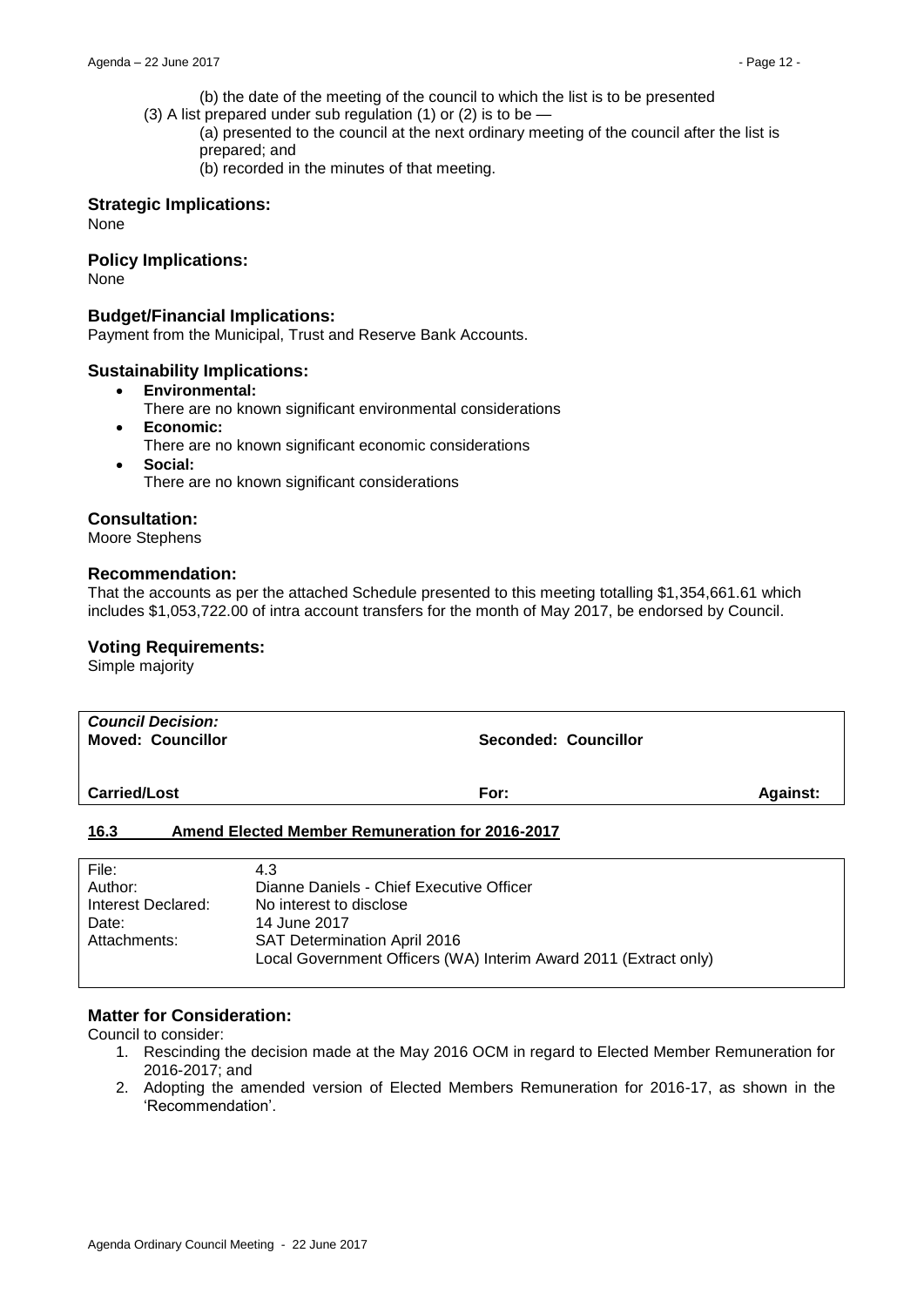At the May 2016 OCM, Council made the following decision:

# *Council Decision:*

### **Seconded: Councillor Broad**

That the Council adopt Elected Members Remuneration for the 2016-17 Financial Year as detailed below:

|                                                                                                | 2016-17                  |                              |
|------------------------------------------------------------------------------------------------|--------------------------|------------------------------|
|                                                                                                | Range                    | Adopted                      |
| <b>Annual Attendance Fees for</b><br><b>Attending Council and</b><br><b>Committee Meetings</b> | \$                       | \$                           |
| Councillor                                                                                     | $3,553 - 9,410$          | 4,100 plus                   |
| <b>Councillor Attendance Fee</b><br>Loading                                                    |                          | 0.96 per km travelled        |
| President                                                                                      | $3,553 - 9,410$          | 6,990 plus                   |
| Presidents attendance Fee<br>Loading                                                           |                          | 0.96 per kilometre travelled |
| <b>Annual Local Government</b><br><b>Allowances</b>                                            | \$                       | \$                           |
| President                                                                                      | 508 - 19,864             | 6,990                        |
| Deputy President                                                                               | 25%                      | 1,750                        |
| <b>Other Fees - Elected</b><br><b>Members</b>                                                  |                          |                              |
| Telecommunications<br>Allowance                                                                | 500 - 3,500              | 1,165                        |
|                                                                                                | 99.01/95.54/93.97 per km | 99.01/95.54/93.97 per km     |

Following that decision, allowance was made in the 2016-17 Budget for Elected Members Remuneration as follows:

| 04100 Members travelling Expenses paid | \$35,000 |
|----------------------------------------|----------|
| 04103 Presidents Allowance Paid        | \$7,000  |
| 04107 Deputy Presidents Allowance Paid | \$1,748  |
| 04108 Members Communication            | \$7,000  |
| 04109 Members Sitting Fees Paid        | \$65,000 |

#### **Comment:**

It was recently brought to my attention that my interpretation of LGA s 5.99 (b) (see below in Statutory Environment), which saw a loading added to the member Attendance Fee to arrive at 'a fee within the range for annual fees', may have been misguided.

In order to confirm this one way or another, advice was sought from WALGA and then followed up with legal advice, which established that once Council has set 'a fee within the range for annual fees' for attending meetings, that fee applies to all members, irrespective of how much time and effort individual members put into attending such meetings – there is no provision in the LGA to set different fees for individual council members to compensate them for this.

In order to rectify this situation prior to the end of the financial year, I suggest that the Councillor and President Attendance Fee be amended as shown in the 'Recommendation' below (highlighted in yellow). There will be no change to the President's and Deputy President's Allowance or to the Telecommunications or Travel Allowance.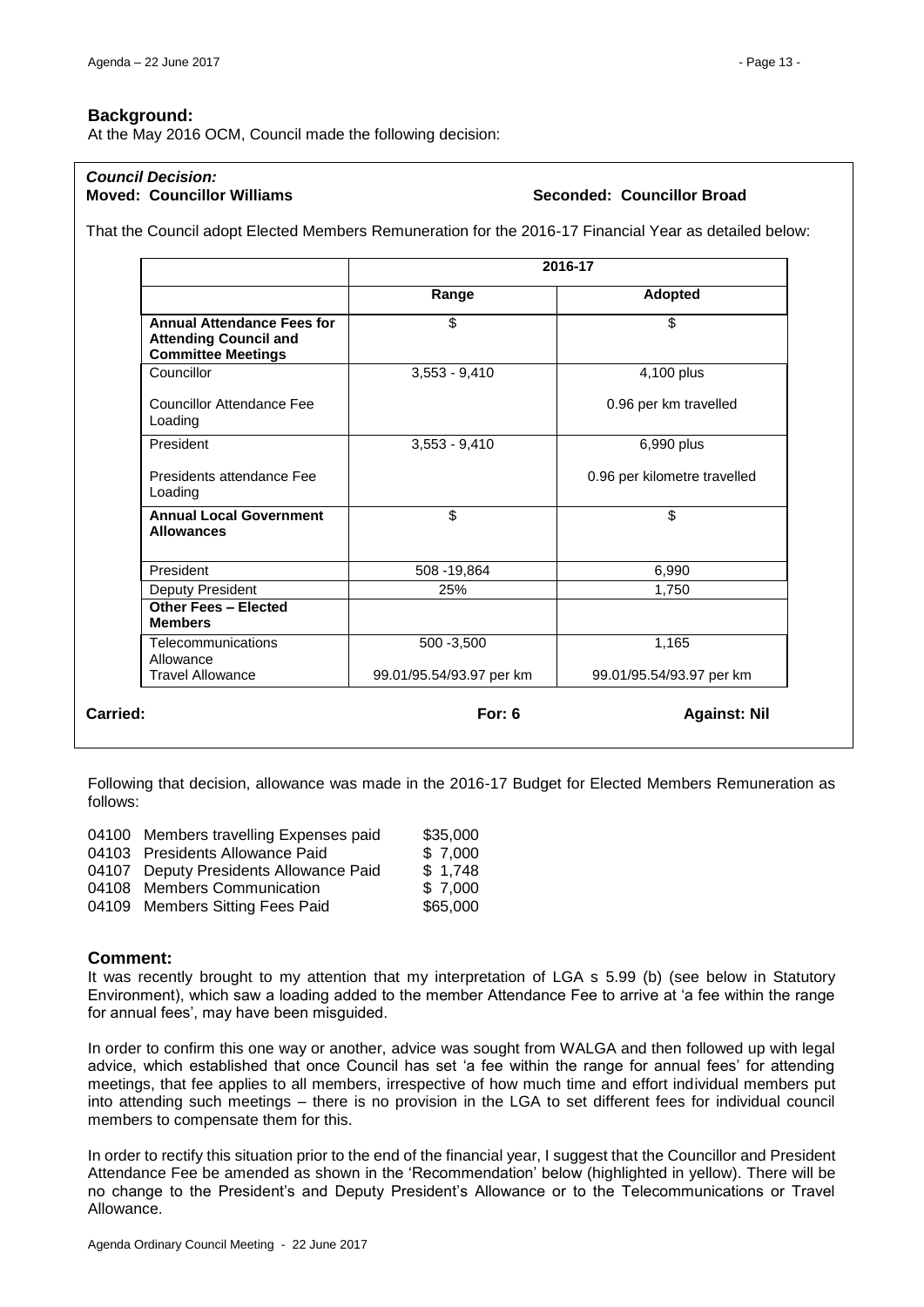It also needs to be noted that the range for Annual Attendance Fees for the President is \$3,553 - \$19,341 not \$3,553 to \$9,410 as stated in the adopted version of the table.

If Council decide to rescind the original EM Remuneration and adopt the amended version, then the required reconciling adjustments will be made to the March Quarter payments, which have been held back while the issue was investigated.

### **Statutory Environment:**

Local Government Act 1995: s5.98 to 5.99A

### **5.99. Annual fee for council members in lieu of fees for attending meetings**

A local government may decide\* that instead of paying council members a fee referred to in section 5.98(1), it will instead pay all council members who attend council or committee meetings —

- (a) the annual fee determined by the Salaries and Allowances Tribunal under the Salaries and Allowances Act 1975 section 7B; or
- (b) where the local government has set a fee within the range for annual fees determined by that Tribunal under that section, that fee.

# **Sustainability Implications**

- **Environmental**
	- There are no known significant environmental implications associated with this decision **Economic**
	- There are no known significant economic implications associated with this decision
- **Social**

There are no known significant social considerations associated with this decision

# **Strategic Implications:**

Nil.

**Policy Implications:**

Nil.

# **Budget implications**

Provision has been made in the 2016/17 budget to cover Members Remuneration. The Members Sitting Fees Paid budget will need to be increased slightly, but there is enough underspend within the sub-accounts in Governance – Members of Council to cover the increase.

#### **Consultation:**

WALGA Civic Legal

#### **Recommendation;**

That Council:

1.Rescind the decision made at the May 2016 OCM in regard to Elected Member Remuneration for 2016- 2017; and

2. Adopt the amended version of Elected Members Remuneration for 2016-17 as shown in the table below:

#### **ELECTED MEMBERS REMUNERATION**

|                                                                                                | 2016-17                     |                 |
|------------------------------------------------------------------------------------------------|-----------------------------|-----------------|
|                                                                                                | Range                       | <b>Proposed</b> |
| <b>Annual Attendance Fees for</b><br><b>Attending Council and</b><br><b>Committee Meetings</b> | \$                          |                 |
| Councillor                                                                                     | $3,553 - 9,410$             | 9,200           |
| President                                                                                      | 3,553 – <mark>19,341</mark> | 12,090          |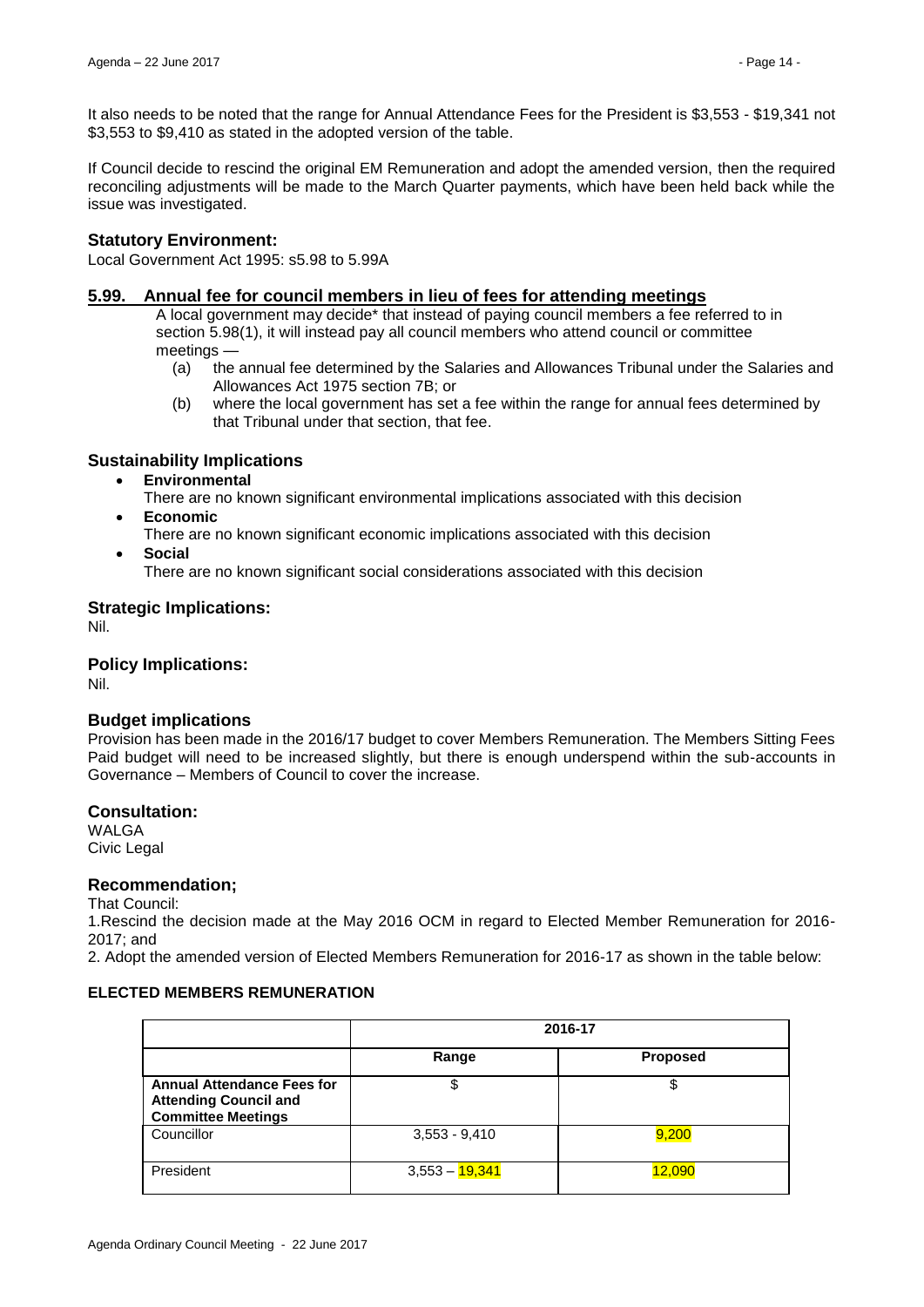| <b>Annual Local Government</b><br><b>Allowances</b> | \$                       |                          |
|-----------------------------------------------------|--------------------------|--------------------------|
| President                                           | 508 - 19,864             | 6,990                    |
| Deputy President                                    | 25%                      | 1.750                    |
| <b>Other Fees - Elected</b><br><b>Members</b>       |                          |                          |
| Telecommunications<br>Allowance                     | $500 - 3,500$            | 1,165                    |
| <b>Travel Allowance</b>                             | 99.01/95.54/93.97 per km | 99.01/95.54/93.97 per km |

#### **Voting Requirements:**

Absolute majority

| <b>Council Decision:</b><br><b>Moved: Councillor</b>   | Seconded: Councillor |                 |
|--------------------------------------------------------|----------------------|-----------------|
| <b>Carried/Lost:</b>                                   | For:                 | <b>Against:</b> |
| 16.4<br><b>Budget Variation - Construction Caravan</b> |                      |                 |

#### <span id="page-14-0"></span>File: 2.9 Author: Peter Dittrich - Deputy Chief Executive Officer Interest Declared: No interest to disclose Date: 13<sup>th</sup> June 2017 Attachments: Nil

#### **Matter for Consideration:**

Council to consider the transfer of budgeted funds from Job C14114 Cap-Ex - Construction as per agreed work programme - all Year to account 1123020 Cap-Ex - Purchase Major Plant & Equipment - Road Plant Purchases GEN.

#### **Background:**

The Shire has reviewed is staffing structure. Two positions that had previously been contracted have been added to the works crew. The two positions are required for the continued safe and effective operation of the construction crew. To accommodate the crew members the construction crew will require one additional construction caravan.

#### **Comment:**

The Works Supervisor has researched the market and has been unable to identify a suitable second hand caravan. The estimated cost of a new caravan is \$90,000.

At the Special Council Meeting of 11 May 2017 Council resolved to swap the 2016-17 and 2017-18 Regional Road Group funded works. The additional funding received has been applied to the payment of contractors and the operation of the shire's construction crew.

As at the end of May 2017 the Job C14114 Construction as per Agreed Works Program was underspent by \$166,195. These funds are able to be applied to the purchase of a new construction caravan.

Should the reallocated funds not be expended by the end of the financial year, the purchase of the caravan will be form part of the 2017-18 Budget as a carried forward item.

#### **Statutory Environment:**

Local Government Act 1995

6.8. Expenditure from municipal fund not included in annual budget

(1) A local government is not to incur expenditure from its municipal fund for an additional purpose except where the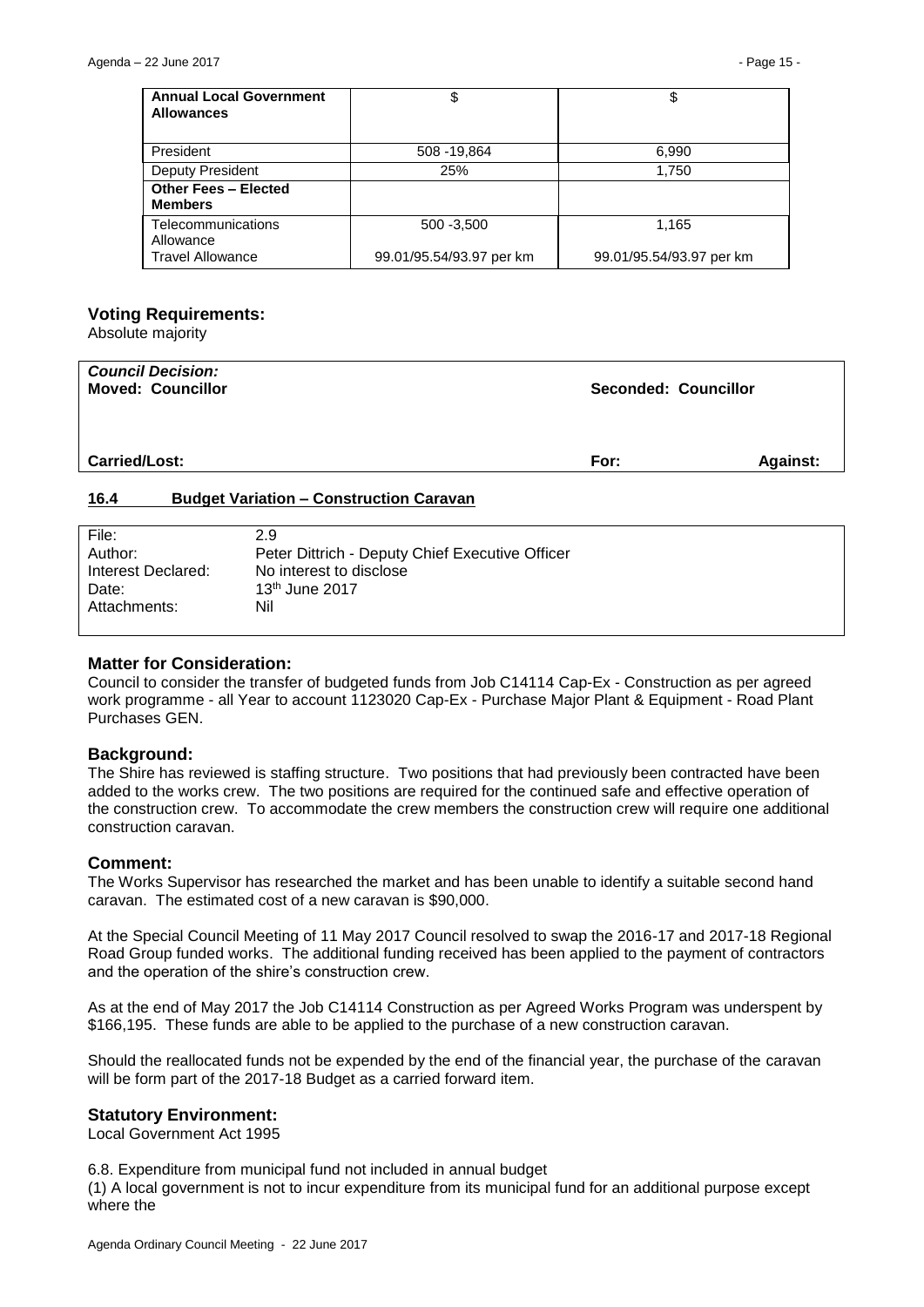#### expenditure —

- (a) is incurred in a financial year before the adoption of the annual budget by the local government; or
- (b) is authorised in advance by resolution\*; or
- (c) is authorised in advance by the mayor or president in an emergency.

*\* Absolute majority required.*

# **Sustainability Implications:**

- **Environmental**
- There are no known significant environmental implications associated with this decision **Economic**
- There are no known significant economic implications associated with this decision **Social**
	- There are no known significant social considerations associated with this decision

#### **Strategic Implications:**

Nil

#### **Policy Implications:**

Nil

# **Financial Implications:**

A budget amendment is a reallocation of funds that would allow the purchase of a new item of plant.

# **Consultation:**

Nil

#### **Recommendation:**

1) That the budget be amended to transfer an allocation of \$90,000 from Job C14114 Cap-Ex - Construction as per Agreed Works Program to account 1123130 Cap-Ex - Purchase Major Plant - New Works Caravan GEN to fund the purchase of a construction caravan

#### **Voting Requirements:**

Absolute Majority

| <b>Council Decision:</b><br>Moved: | <b>Seconded: Councillor</b> |                 |
|------------------------------------|-----------------------------|-----------------|
| <b>Carried:</b>                    | For:                        | <b>Against:</b> |

# <span id="page-15-0"></span>**17. DEVELOPMENT**

#### <span id="page-15-1"></span>**18. ADMINISTRATION**

#### <span id="page-15-2"></span>**18.1 Review of Delegations**

| File:              | 4.16                                            |
|--------------------|-------------------------------------------------|
| Author:            | Peter Dittrich - Deputy Chief Executive Officer |
| Interest Declared: | No interest to disclose                         |
| Date:              | 16 June 2017                                    |
| Attachments:       | <b>Register of Delegations</b>                  |
|                    |                                                 |

#### **Matter for Consideration:**

Council to consider adopting the revised Register of Delegations.

#### **Background:**

Local government can delegate certain authorities to the CEO pursuant to s.5.42 and s. 5.43 of the Local Government Act. The delegations must be in writing and a register of delegations must be kept and reviewed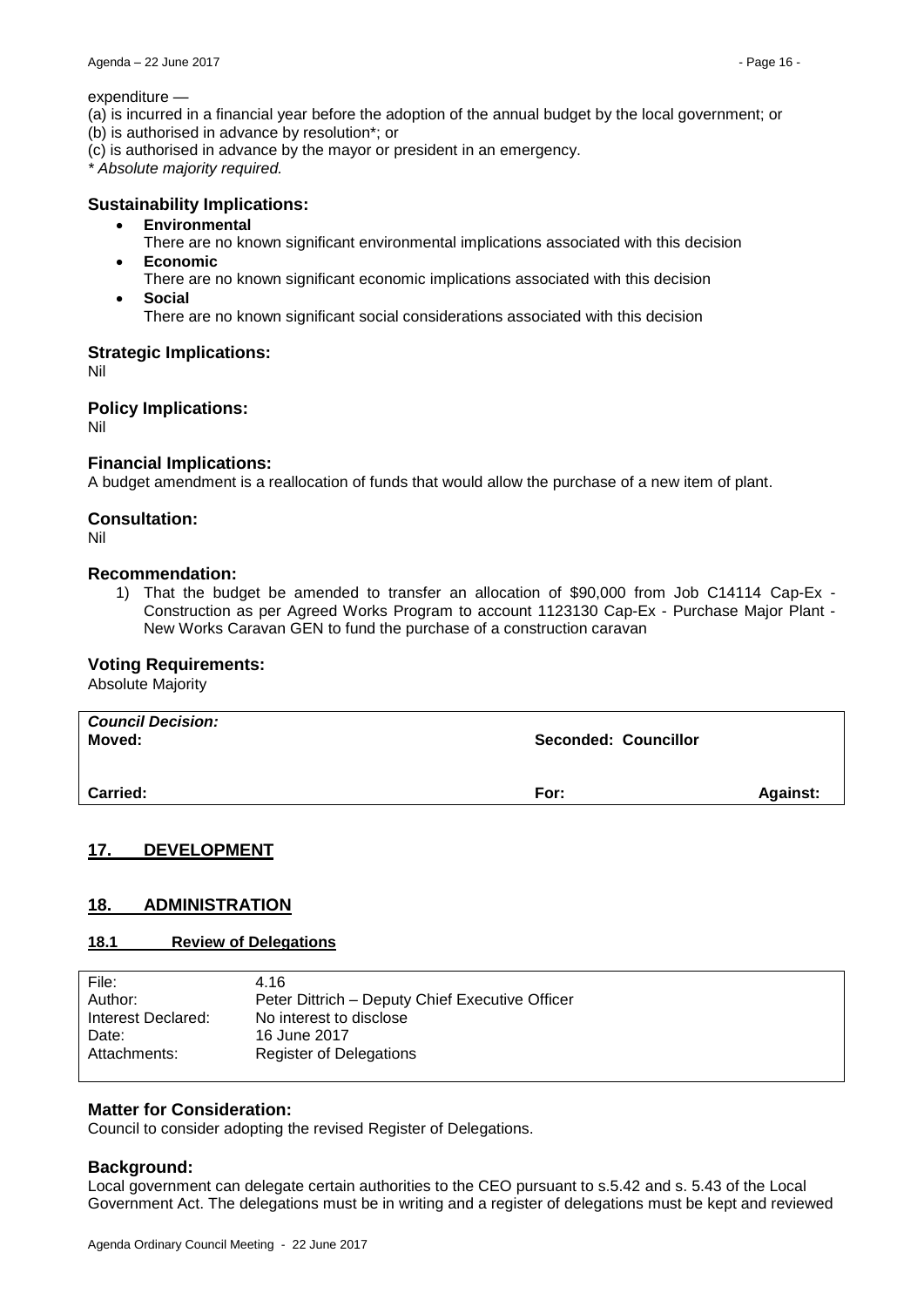at least once every financial year. The last full review of the Delegations Register was undertaken at the Ordinary Meeting of Council on the 20th May 2016.

If a person is exercising a power or duty which they have been delegated, the Act requires them to keep records relating to the exercise of the power or discharge of the duty. The records are to include:

(a) how the person exercised the power or discharged the duty; and

(b) when the person exercised the power or discharged the duty; and

(c) the persons or classes of persons, other than council or committee members or employees of the local government, directly affected by the exercise of the power or the discharge of the duty.

#### **Comment:**

Each instrument of delegation in the register describes the function being delegated and the relevant statutory reference which is the source of power for the exercise of the function. Also included is a reference to related documents such as policies of Council, which may provide guidance in the exercise of the delegation.

It is a fairly comprehensive list and should cover the day to day administrative operations of the shire.

#### **Statutory Environment:**

The Delegations of Authority are made to the Chief Executive Officer pursuant to section 5.42 and 5.43 of the *Local Government Act 1*995 (the Act) and to Committees pursuant to section 5.16, 5.17 and 5.18. Where listed, some of these functions are delegated by the Chief Executive Officer to Shire of Murchison employees pursuant to section 5.44 of the Act. *\*Absolute Majority* 

#### **Strategic Implications:**

Objective 4 of the Community Strategic Plan calls for high levels of accountability, compliance with statutory requirements, openness and transparency. Reviewing the Delegations Register on an annual basis ensures that relevant parties are aware of their obligations.

### **Sustainability Implications**

- **Environmental:**
	- There are no known significant environmental considerations
- **Economic:**
- There are no known significant economic considerations
- **Social:** There are no known significant social considerations

#### **Policy Implications:**

Some Delegations work in accord with the Policy Manual

**Financial Implications:** Nil

**Consultation:**

Nil

#### **Recommendation:**

That Council reviews the Register of Delegations and adopts it as presented and attached.

#### **Voting Requirements:**

Absolute Majority

| <b>Council Decision:</b><br><b>Moved: Councillor</b> | Seconded: Councillor |                 |
|------------------------------------------------------|----------------------|-----------------|
| <b>Carried/Lost</b>                                  | For:                 | <b>Against:</b> |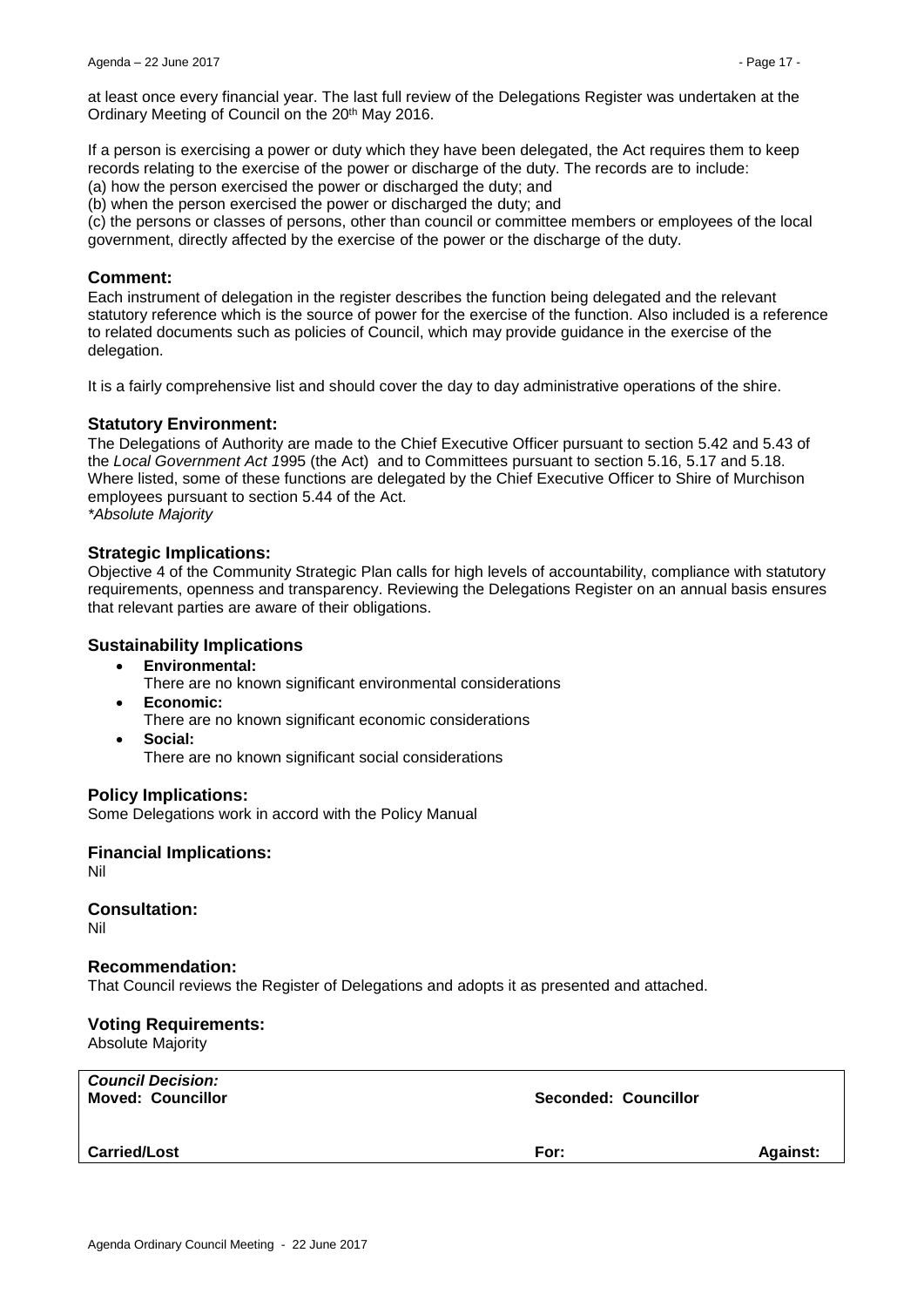#### <span id="page-17-0"></span>**18.2 Donation – Murchison Museum**

| File:              | 4.69                                            |
|--------------------|-------------------------------------------------|
| Author:            | Peter Dittrich - Deputy Chief Executive Officer |
| Interest Declared: | No interest to disclose                         |
| Date:              | 13 June 2017                                    |
| Attachments:       | Nil                                             |
|                    |                                                 |

#### **Matter for Consideration:**

Consideration of the donation of 17 Ballinyoo Bridge Opening commemorative boards and the associated branding iron to the Murchison Museum.

#### **Background:**

The Ballinyoo Bridge Opening Committee arranged for additional boards to be made to commemorate the bridge opening. The boards were distributed as an acknowledgement of the contribution made by volunteers to the successful opening of the bridge. There are 17 commemorative boards remaining.

#### **Comment:**

The commemorative boards and branding iron are held in storage in the Administration Office.

During informal discussions it was suggested that the commemorative boards be donated to the Murchison Museum for retention or sale. It was also suggested that the branding iron be donated to the Murchison Museum for their retention and use.

#### **Statutory Environment:**

Assistance to community groups and clubs is well within Councils' legislative boundaries

#### **Sustainability Implications:**

- **Environmental**
	- There are no known significant environmental implications associated with this decision
- **Economic**
	- There are no known significant economic implications associated with this decision
- **social** 
	- There are no known significant social considerations associated with this decision

#### **Strategic Implications:**

To develop, coordinate, provide and support services and facilities which enhance the quality of community life in the Shire is a Social Objective within the Strategic Community Plan.

#### **Policy Implications:**

Nil

#### **Financial Implications:**

The value of the donation is \$1,262.40. There will be no effect on the shire's current year surplus position.

#### **Consultation:**

Nil

#### **Recommendation:**

That Council donate the remaining 17 commemorative boards to the Murchison Museum for retention or sale and Council donate associated branding iron to the Murchison Museum for their retention and use.

#### **Voting Requirements:**

Simple Majority

| <b>Council Decision:</b><br><b>Moved: Councillor</b> | <b>Seconded: Councillor</b> |                 |
|------------------------------------------------------|-----------------------------|-----------------|
| <b>Carried/Lost:</b>                                 | For:                        | <b>Against:</b> |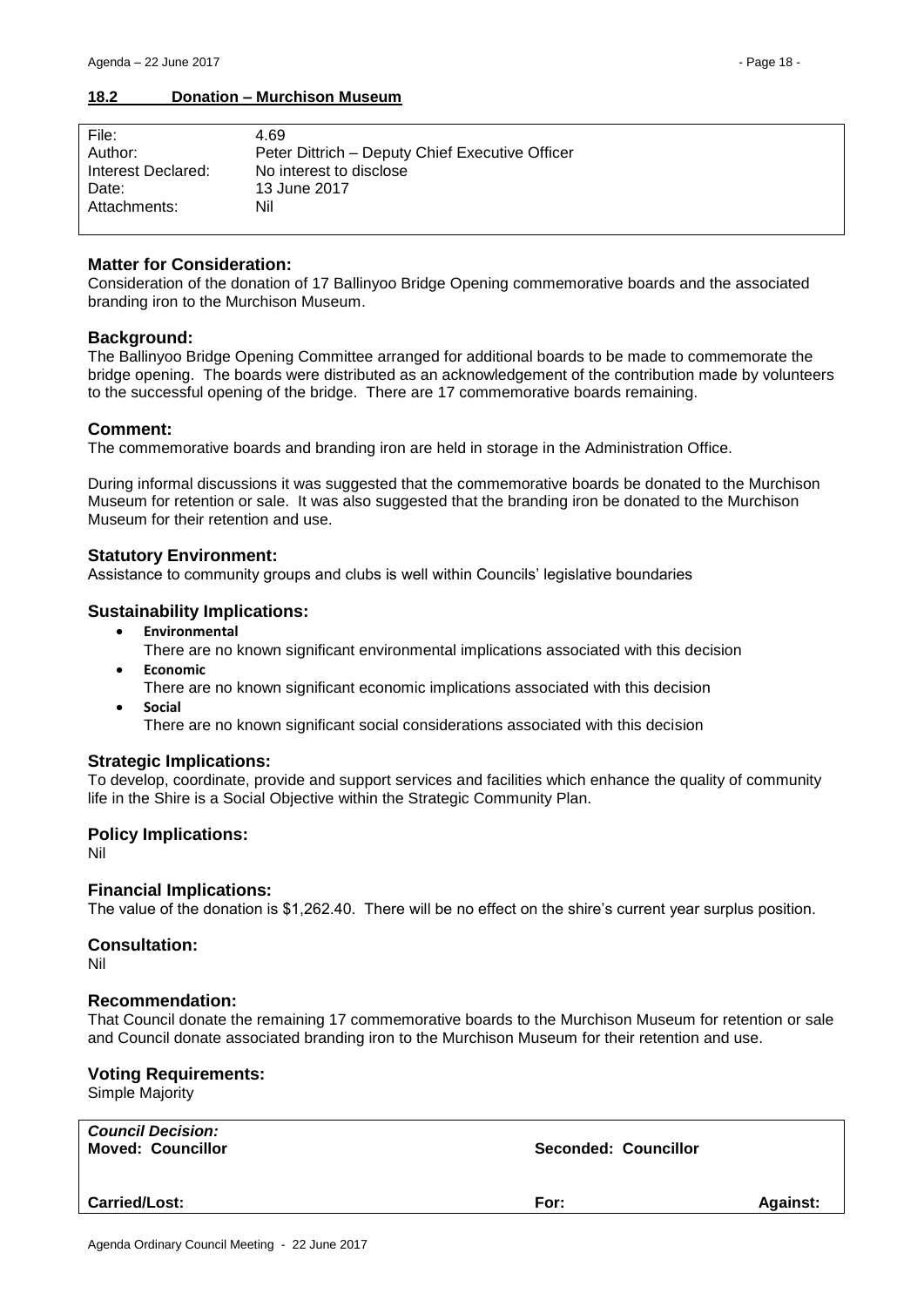# <span id="page-18-0"></span>**18.3 Proposed Stock Grids Policy**

| File:              | 4.40                                               |
|--------------------|----------------------------------------------------|
| Author:            | Dianne Daniels                                     |
| Interest Declared: | Nil                                                |
| Date:              | 19 June 2017                                       |
| Attachments:       | Cattle Grid Policy Shire of Wyndham/East Kimberley |
|                    |                                                    |

#### **Matter for Consideration:**

Council to consider adopting a policy on the maintenance and retention of stock grids.

#### **Background:**

Historically, the Shire of Murchison has repaired or replaced existing stock grids as required to ensure safety for road users.

#### **Comment:**

To ensure that Council funds are expended in a responsible manner, I suggest that grids that are in need of repair or replacement but are not bordered by stock-proof fences, should be removed rather than repaired or replaced, after consultation with the lessee/landowner.

This removal would be undertaken in accordance with the proposed Stock Grid Policy, below.

In the event that a lessee/landowner requests that a grid be reinstated, then Council may wish to consider a contribution from the lessee/landowner. Please refer to the Shire of Wyndham/East Kimberley Policy attached as an example.

#### **Statutory Environment:**

Local Government Act 1995 Section 3.1 Main Roads Act 1930 Section 24

#### **Strategic Implications:**

The Shire of Murchison's Strategic Community Plan calls for Asset Management that meets the required level of service in the most cost effective manner for present and future residents.

#### **Policy Implications:**

Inclusion of new policy 2.1.3 Stock Grids in the Policy Manual.

#### **Budget/ Financial Implications:**

This policy should ensure that funds allowed for grids maintenance each financial year is spent in the most cost effective manner possible.

#### **Sustainability Implications:**

- **Environmental**
	- There are no known significant environmental implications associated with this decision
- **Economic**
	- There are no known significant economic implications associated with this decision
- **Social**

There are no known significant social considerations associated with this decision

#### **Consultation:**

Shire of Upper Gascoyne Shire of Wyndham/East Kimberley

#### **Recommendation:**

That Council adopts the following policy and includes it in the Shire of Murchison Policy Manual:

2.1.3 Stock Grids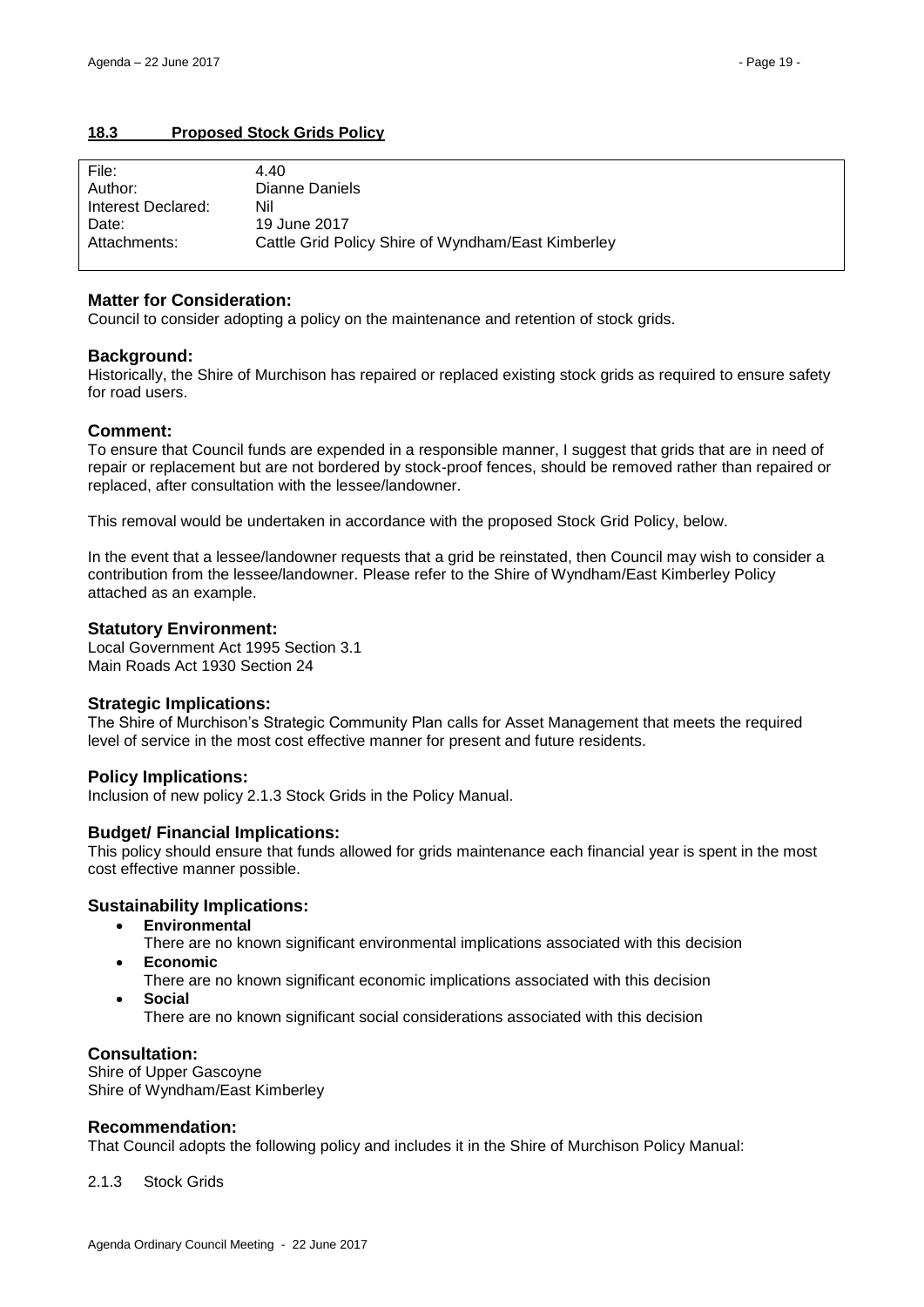| <b>Introduction</b>      | Stock grids take the place of gates on public roads in the care and control of the<br>Murchison Shire Council. They provide an effective barrier to stock without impeding<br>wheeled vehicles, as the animals are reluctant to walk on the grates. Cattle Grids<br>may present a safety risk to road users if not properly constructed or maintained. |
|--------------------------|--------------------------------------------------------------------------------------------------------------------------------------------------------------------------------------------------------------------------------------------------------------------------------------------------------------------------------------------------------|
| Objective                | This policy provides guidelines for the retention of grids on Council roads.                                                                                                                                                                                                                                                                           |
| <b>Statutory Context</b> | Local Government Act 1995 Section 3.1<br>Main Roads Act 1930 Section 24                                                                                                                                                                                                                                                                                |
| <b>Formal Record</b>     | 12.10                                                                                                                                                                                                                                                                                                                                                  |
| History                  | Proposed                                                                                                                                                                                                                                                                                                                                               |

Policy Statement:

- 1. Where a pastoral fence adjoining a stock grid is not stock proof and has remained in a poor state of repair (or has been removed) for a period of 12 months or more, Council may commence the process to remove the grid;
- 2. The process is that the CEO will notify the lessee/landowner of Council's intention to remove the grid, allowing the lessee/landowner 30 days to respond. If the lessee/landowner objects, then the objection is to be referred to Council at the meeting immediately following receipt of the objection;
- 3. After consideration of the objection, if council decides that the grid is to be removed, then it can be removed by suitable contractors or by the Shire crew as soon as practical;
- 4. If a grid has been removed and the lessee/landowner later wishes to have a new grid installed, then the new grid should be at least 7.4 metres wide and should only be installed once fences have been fully rebuilt or a new fence constructed (*Author comment – Council may wish to consider a contribution from the lessee/landowner);*
- 5. This policy does not prevent agreement with any lessee/landowner to remove a grid at any time where advice has been received from the lessee/landowner in writing that the grid is no longer required.

#### **Voting Requirements:**

Simple majority

| <b>Council Decision:</b><br>Moved: |                                                     | <b>Seconded: Councillor</b> |                 |
|------------------------------------|-----------------------------------------------------|-----------------------------|-----------------|
| <b>Carried/Lost</b>                |                                                     | For:                        | <b>Against:</b> |
| 18.4                               | <b>Call for Community Members for Working Group</b> |                             |                 |

<span id="page-19-0"></span>

| File:              | 4.70                                     |
|--------------------|------------------------------------------|
| Author:            | Dianne Daniels - Chief Executive Officer |
| Interest Declared: | No interest to disclose                  |
| Date:              | 19 June 2017                             |
| Attachments:       | Nil                                      |
|                    |                                          |

#### **Matter for Consideration:**

Council to note that:

- 1. Community positions for the Community Advisory Group, Murchison Community Fund Management Committee and the Settlement Drinking Water Working Group were advertised as directed by Council at the May 2017 OCM; and
- 2. No nominations were received.

#### **Background:**

At the May 2017 OCM, Council made the following decision: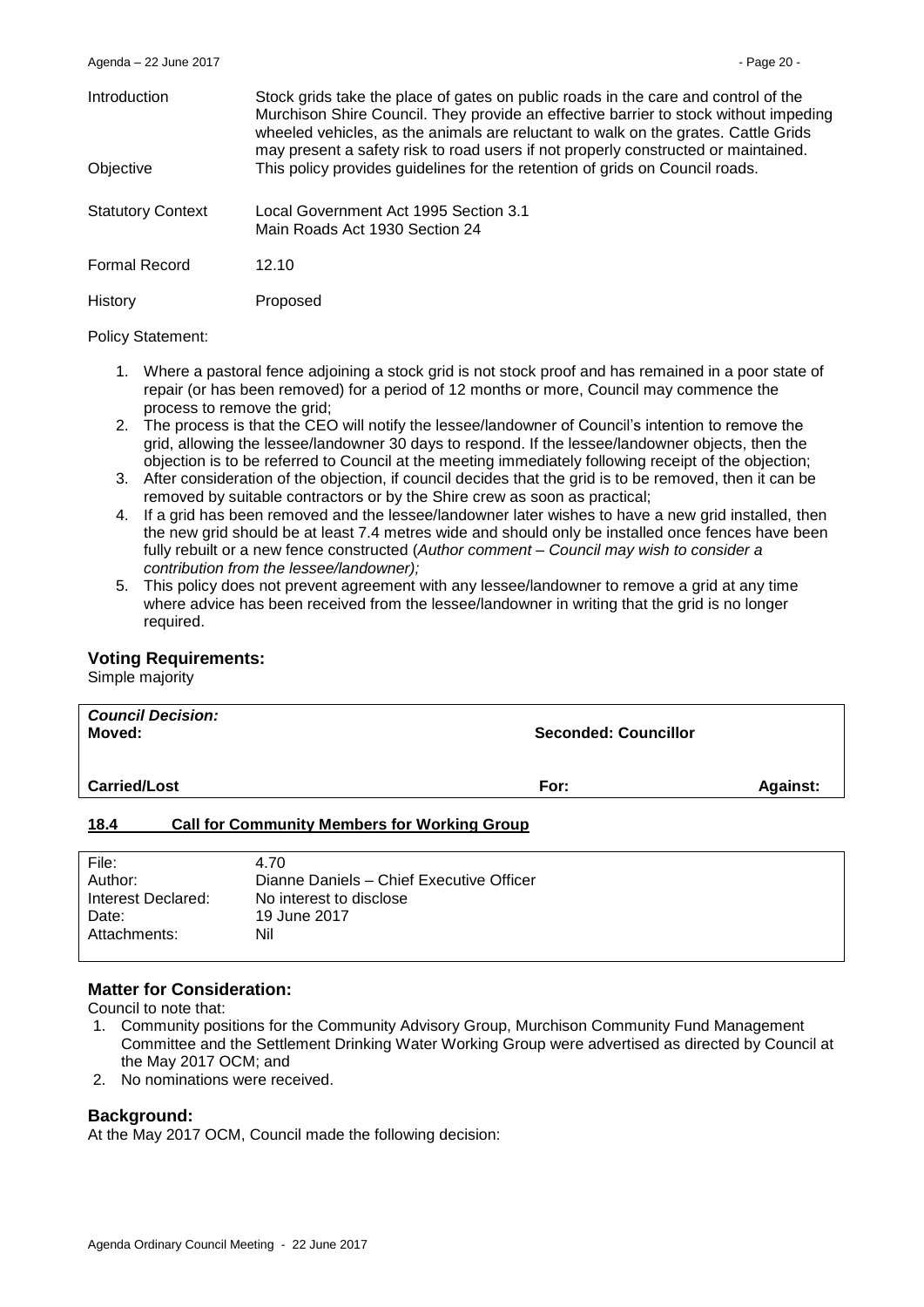# **Moved: Councillor Q Fowler Seconded: Councillor M Williams**

That Council elects the following people to fill the vacancies that have arisen and to be members of the various Working Groups:

| Plant Working Group -           | Cr M Williams                  |
|---------------------------------|--------------------------------|
| Community Advisory Group -      | Cr R Foulkes-Taylor            |
| Settlement Drinking Water -     | Cr Q Fowler                    |
| Settlement Power Supply -       | Cr R Foulkes-Taylor            |
| Project Officer Working Group - | Cr A Whitmarsh                 |
| Murchison Regional Road Group - | Cr R Foulkes-Taylor (Delegate) |
|                                 | Cr M Williams (Deputy)         |
|                                 |                                |

Community Positions are to be advertised and nominations be bought back to the Shire Council Meeting for final decision. If there are more Community applicants than positions, then Council will decide the successful applicant(s) at the June 2017 OCM, having due regard for their particular skills and expertise.

| <b>Carried:</b> | -<br>or: 5· | Aɑainst: |
|-----------------|-------------|----------|
|                 |             |          |

#### **Comment:**

An email was sent to the Community on Tuesday  $13<sup>th</sup>$  June asking for nominations for community members on the Community Advisory Group, Murchison Community Fund Management Committee and the Settlement Drinking Water Working Group, with nominations closing at 12 noon on Monday 19 June 2017.

No nominations were received.

# **Statutory Environment:**

Local Government Act 1995 Part 5 Division 2 Subdivision 2

# **Strategic Implications:**

Nil

#### **Policy Implications:** Nil

**Financial Implications:** Nil

#### **Recommendation:**

That Council notes that community positions for the Community Advisory Group, Murchison Community Fund Management Committee and the Settlement Drinking Water Working Group were advertised as directed by Council at the May 2017 OCM and no nominations were received.

#### **Voting Requirements:**

Absolute majority.

| <b>Council Decision:</b><br><b>Moved: Councillor</b> | <b>Seconded: Councillor</b> |                 |
|------------------------------------------------------|-----------------------------|-----------------|
| <b>Carried/Lost:</b>                                 | For:                        | <b>Against:</b> |

# <span id="page-20-0"></span>**18.5 Shearers & Pastoral Workers Social Club – Video "The Truck Days"**

| File:              | 13.10                                    |
|--------------------|------------------------------------------|
| Author:            | Dianne Daniels - Chief Executive Officer |
| Interest Declared: | No interest to disclose                  |
| Date:              | 19 June 2017                             |
| Attachments:       | Correspondence                           |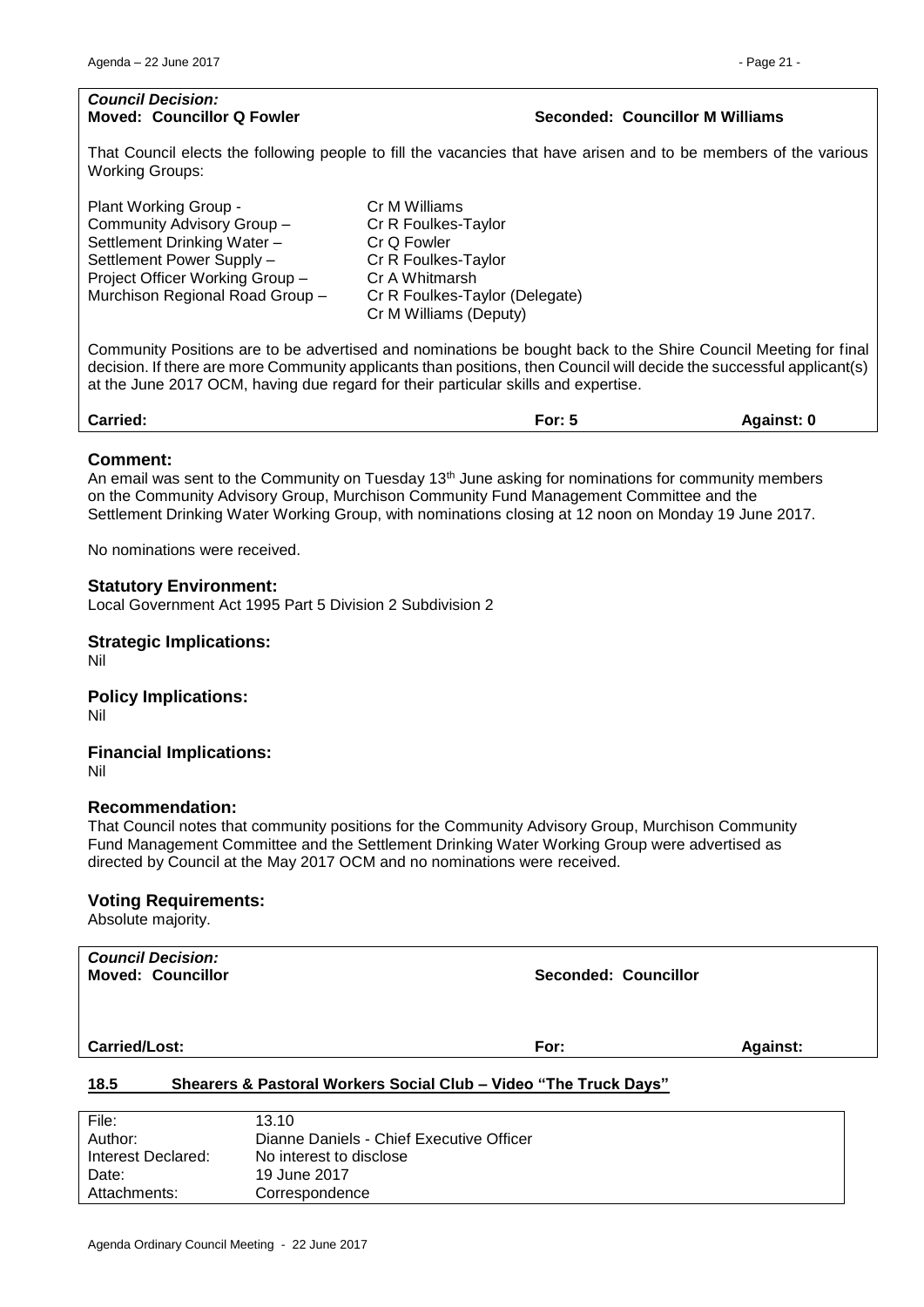# **Matter for Consideration:**

1. Council to note:

a) the correspondence from the Shearers and Pastoralist Workers Social Club; and

b) that ten complimentary copies of the "Truck Days" on DVD and a thumb drive have been received; and

2. Council to decide how they would like the ten copies of the complimentary DVD's to be distributed.

# **Background:**

In December 2016 Mr Darryl Grey (representing the Shearers & Pastoral Workers Social Club) met with the Chief Executive Officer to discuss an application for funding for the production of a video recording the memoirs and oral history of the shearing era in WA between 1900 and 1960.

At the February 2017 OCM, The Shire of Murchison Council decided to sponsor The Shearers & Pastoral Workers Social Club for the production of the video entitled 'Shearers – The Truck Days' in the amount of \$2,000, which was paid from the Tourism and Area Promotion budget.

# **Comment:**

The video has since been professionally produced and is entitled "The Truck Days". The Shearers and Pastoral Workers Social Club has written to the Shire (correspondence attached) thanking them for the generous contribution and has also sent ten complimentary copies of the DVD, along with a copy of the production on a thumb drive.

#### **Statutory Environment:**

Nil

**Strategic Implications:**

Nil

**Policy Implications:** Nil

**Budget/Financial Implications:**

Nil

# **Sustainability Implications:**

- **Environmental:**
	- There are no known significant environmental considerations
- **Economic:** There are no known significant economic considerations
- **Social:** There are no known significant considerations

# **Consultation:**

The Shearers & Pastoral Workers Social Club

#### **Recommendation:**

1. Council to note:

c) the correspondence from the Shearers and Pastoralist Workers Social Club; and

d) that ten complimentary copies of "The Truck Days' on DVD and a thumb drive have been received; and

2. That the ten copies of the complimentary DVD's to be distributed (TBA)

# **Voting Requirements:**

Simple majority

| <b>Council Decision:</b><br><b>Moved: Councillor</b> | <b>Seconded: Councillor</b> |                 |
|------------------------------------------------------|-----------------------------|-----------------|
| <b>Carried/Against:</b>                              | For:                        | <b>Against:</b> |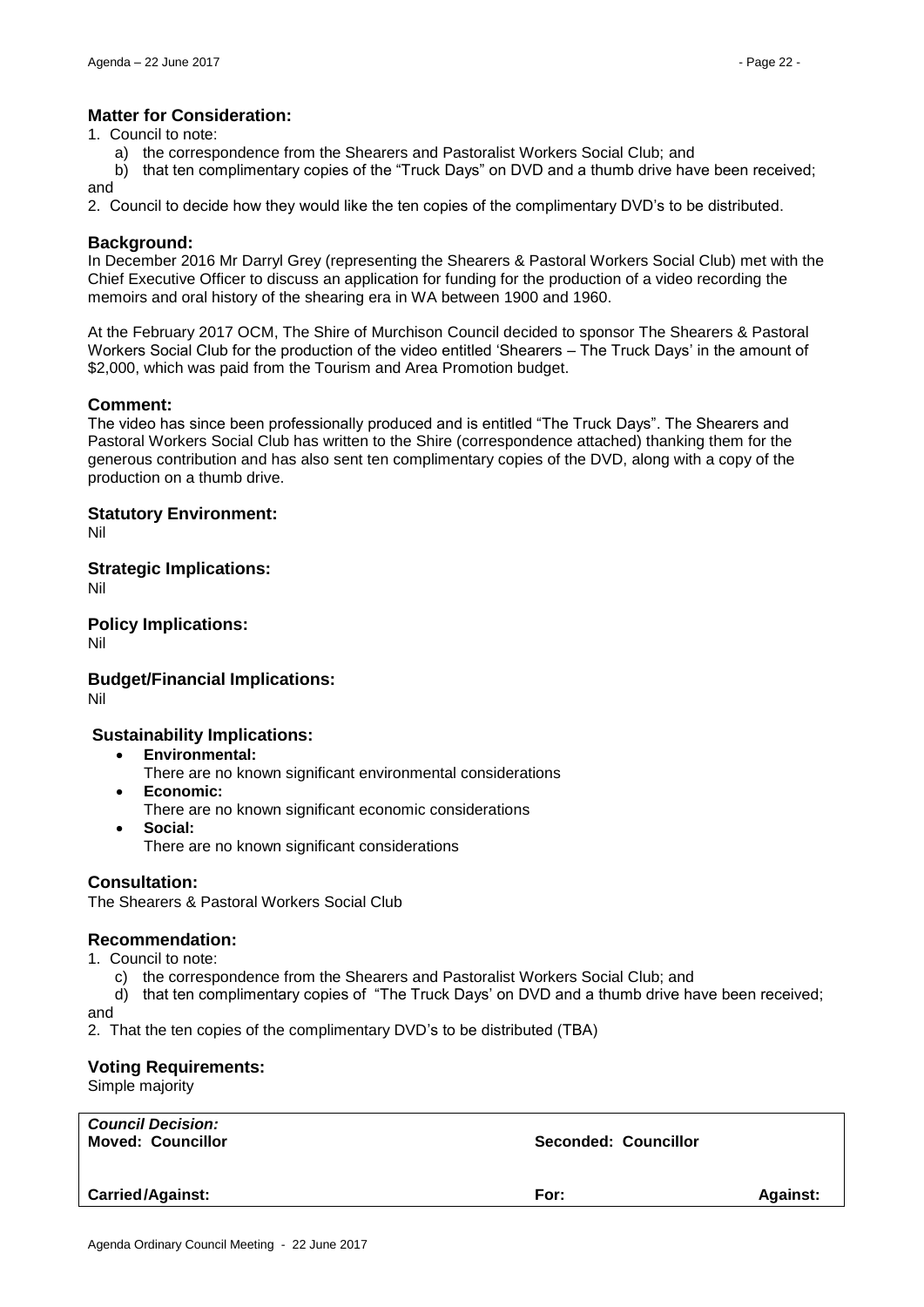# <span id="page-22-0"></span>**19. NOTICE OF MOTION**

# <span id="page-22-1"></span>**20. CEO ACTIVITY REPORT**

| <b>Date</b> | <b>Activity</b>                                                                                                                                                                                                                                                                                                                                      |
|-------------|------------------------------------------------------------------------------------------------------------------------------------------------------------------------------------------------------------------------------------------------------------------------------------------------------------------------------------------------------|
| 24/05/2017  | Inspect RRG funded works with Works supervisor and DCEO                                                                                                                                                                                                                                                                                              |
| 24/05/2017  | <b>Plant Working Group Meeting</b>                                                                                                                                                                                                                                                                                                                   |
| 25/05/2017  | <b>Ordinary Meeting of Council</b>                                                                                                                                                                                                                                                                                                                   |
| 25/05/2017  | DCEO Peter Dittrich appointed to CEO position as of 24 June 2017.                                                                                                                                                                                                                                                                                    |
| 25/05/2017  | Phone conversation with John Wheelock of DFES re Community Emergency Services<br>Manager opportunity - made appointment to meet with him and DCEO.                                                                                                                                                                                                   |
| 25/05/2017  | Phone conversation with Steven Petts of GHD. GHD are managing our clearing permit for<br>the 13 km gravel pit which is required for the construct and seal south of the Ballinyoo<br>Bridge. Shielded back trapdoor spiders have been found in the pit and have to be re-<br>located prior to clearing. Invertebrate specialist needs to be present. |
| 29/05/2017  | Regular Admin meeting                                                                                                                                                                                                                                                                                                                                |
| 29/05/2017  | Regular meeting with Works Supervisor                                                                                                                                                                                                                                                                                                                |
| 30/05/2017  | Regular meeting with DCEO                                                                                                                                                                                                                                                                                                                            |
| 2/06/2017   | <b>CEO Annual Leave Day</b>                                                                                                                                                                                                                                                                                                                          |
| 5/06/2017   | <b>Public Holiday</b>                                                                                                                                                                                                                                                                                                                                |
| 6/06/2017   | CEO/DCEO to Toolbox meeting. Let crew know it was my last meeting and that Peter<br>Dittrich had been appointed to CEO position after I finish on the 23/06/2017.                                                                                                                                                                                    |
| 6/06/2017   | Regular Admin meeting                                                                                                                                                                                                                                                                                                                                |
| 6/06/2017   | LEMC meeting scheduled for 10:00 am, but did not have a quorum.                                                                                                                                                                                                                                                                                      |
| 6/06/2017   | Regular meeting Works Supervisor - DCEO joined the meeting.                                                                                                                                                                                                                                                                                          |
| 8/06/2017   | Regular meeting DCEO                                                                                                                                                                                                                                                                                                                                 |
| 8/06/2017   | Met with John Wheelock of DFES and DCEO re CESM opportunity.                                                                                                                                                                                                                                                                                         |
| 8/06/2017   | Integrated Planning Workshop with Russell Barnes and Tamara Olsen of Moore Stephens<br>and DCEO and CEO to get Long Term Financial Plan, Asset Management Plan and<br>Corporate Business Plan for 2017/18 underway.                                                                                                                                  |
| 12/06/2017  | Regular Admin meeting                                                                                                                                                                                                                                                                                                                                |
| 12/06/2017  | Regular meeting with Works Supervisor                                                                                                                                                                                                                                                                                                                |
| 14/06/2017  | Inspected RRG funded works with Works Supervisor                                                                                                                                                                                                                                                                                                     |
| 16/06/2017  | Phone conversation with David Taft of Yamatji Marlpa. Federal Court ruling due to be                                                                                                                                                                                                                                                                 |
|             | handed down in relation to the land rights claim over this area in September. The court                                                                                                                                                                                                                                                              |
|             | likes to give the ruling on country and it looks like a gathering of about 500 people may                                                                                                                                                                                                                                                            |
|             | meet out here somewhere, not too far from the Settlement. David rang to find out what<br>size planes can land on our strip.                                                                                                                                                                                                                          |
| 19/06/2017  | <b>Regular Admin meeting</b>                                                                                                                                                                                                                                                                                                                         |
| 19/06/2017  | Regular meeting with Works Supervisor                                                                                                                                                                                                                                                                                                                |
|             |                                                                                                                                                                                                                                                                                                                                                      |

### **Recommendation:**

That the CEO's Activity Report be accepted.

# **Voting Requirements:**

Simple Majority

| <b>Council Decision:</b><br><b>Moved: Councillor</b> | <b>Seconded: Councillor</b> |                 |
|------------------------------------------------------|-----------------------------|-----------------|
| <b>Carried/Lost</b>                                  | For:                        | <b>Against:</b> |